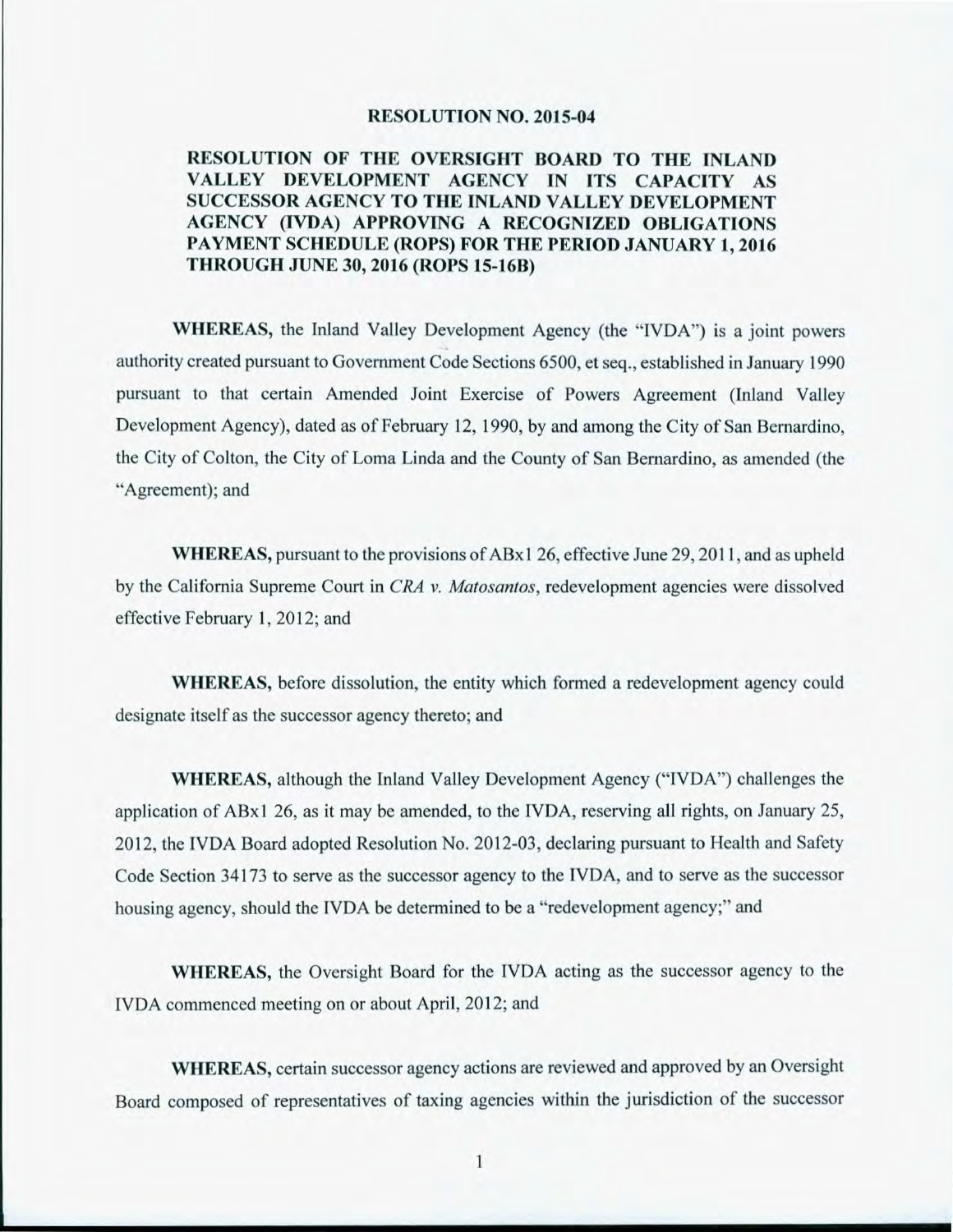agency, which actions specifically include the review and approval of the Recognized Obligation Payment Schedule (ROPS) in advance for each six-month period for which former tax increment now in the Redevelopment Property Tax Trust Fund (RPTTF) will be distributed; and

WHEREAS, effective June 27, 2012, AB $x1$  26 was amended by AB 1484 (the "trailer bill"), which sets out new processes, responsibilities, time frames and requirements for the successor agency and Oversight Board, including those for the preparation, submission and review of the Recognized Obligations Payment Schedule (ROPS) for the period January 1, 2016 through June 30, 2016 (ROPS 15-16B); and

WHEREAS, successor agency staff has prepared ROPS 15-16B, attached and incorporated as **Exhibit** "A" to this Resolution, in the form required by the Department of Finance pursuant to the recently adopted provisions of SB 107; and

WHEREAS, the Oversight Board has reviewed and approved ROPS I, ROPS II, ROPS III, ROPS IV (ROPS 13-14A), ROPS 13-14B, ROPS 14-15A, ROPS 14-15B, and ROPS 15-16A which ROPS have been reviewed and approved by the Department of Finance and which now are final; and

WHEREAS, as provided by AB 1484, the Oversight Board for the IVDA has reviewed and approved ROPS 15-16B before October 5,2015; and

WHEREAS, upon approval by the Oversight Board, a copy of ROPS 15-16B shall be submitted before October 5, 2015, in the manner required by Health & Safety Code Section 34180(j) to the County Auditor-Controller, the State Controller and the Department of Finance and posted on the successor agency's website.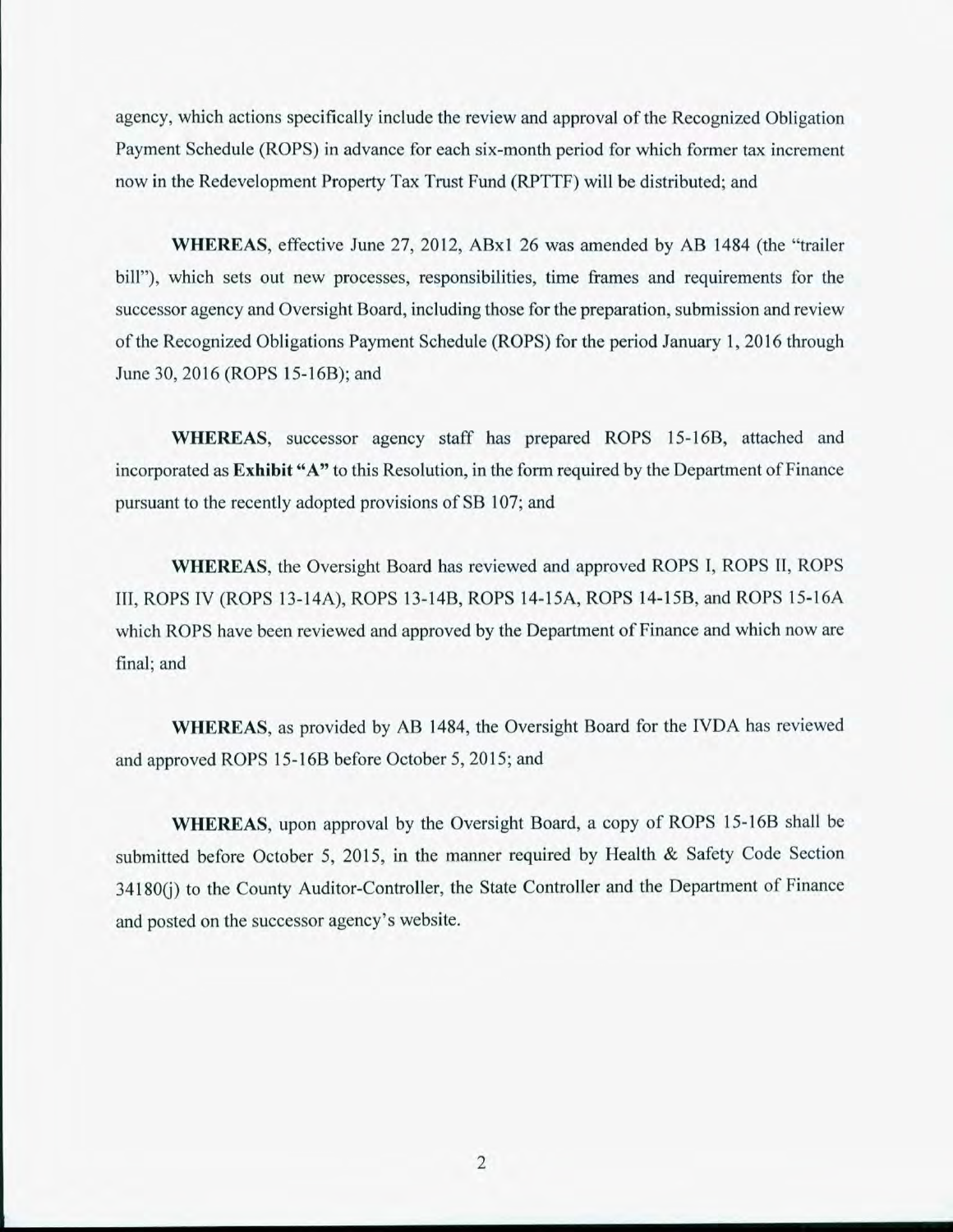NOW, THEREFORE, BE IT RESOLVED BY THE OVERSIGHT BOARD TO THE INLAND VALLEY DEVELOPMENT AGENCY IN ITS CAPACITY AS SUCCESSOR AGENCY TO THE INLAND VALLEY DEVELOPMENT AGENCY, AS FOLLOWS:

**SECTION 1.** The above Recitals are true and correct and are incorporated herein by this reference.

SECTION 2. Approval of the Recognized Obligations Payment Schedule for the Period January 1, 2016 through June 30, 2016 for the Inland Valley Development Agency. The Oversight Board of the IVDA, at a meeting held October 1, 2015, hereby approves the Recognized Obligations Payment Schedule (ROPS) for the period January 1, 2016 through June 30, 2016 (ROPS 15-16B), and authorizes the submission of such ROPS 15-16B to the State of California Department of Finance and other appropriate governmental agencies.

This approval specifically includes approval of the following: 1) Line 83, repayment of funds advanced to the Successor Agency for approved enforceable obligations and administrative costs not funded by the RPTTF on the terms and conditions set out in the loan agreement approved by the Oversight Board pursuant to Resolution No. 2015-02;

2) Line 84, repayment of the first installment of the reinstated and restated loan agreement approved by the Oversight Board pursuant to Resolution No. 2014-03 with the specific finding that the loan is for legitimate redevelopment purposes;

3) Line 85, approved pursuant to Health & Safety Code Section 34178(b)(4) as amended by **SB** 107, which provides that a duly authorized written agreement entered into on or before June 27, 2011 for indebtedness obligations which refund or refinance for of pre-January 1, 2011 indebtedness obligations only for the purpose of repaying such indebtedness obligations which obligations were approved by the Oversight Board pursuant to its Resolution No. 2014-03 pursuant to Health & Safety Code Section 34177.5(a)(2);and

4) Line 90, excess proceeds of bonds issued on or after January 1, 2011 but before May 31, 2011 as set out in Health & Safety Code Section 34191.4(c)(2)(A), calculated as follows: the total debt shown is 25% of excess bond proceeds, of a \$162M issuance (available only with a last and final ROPS), of which 5% is available now. The amount requested represents a portion of the \$8.3M which is the 5%.

3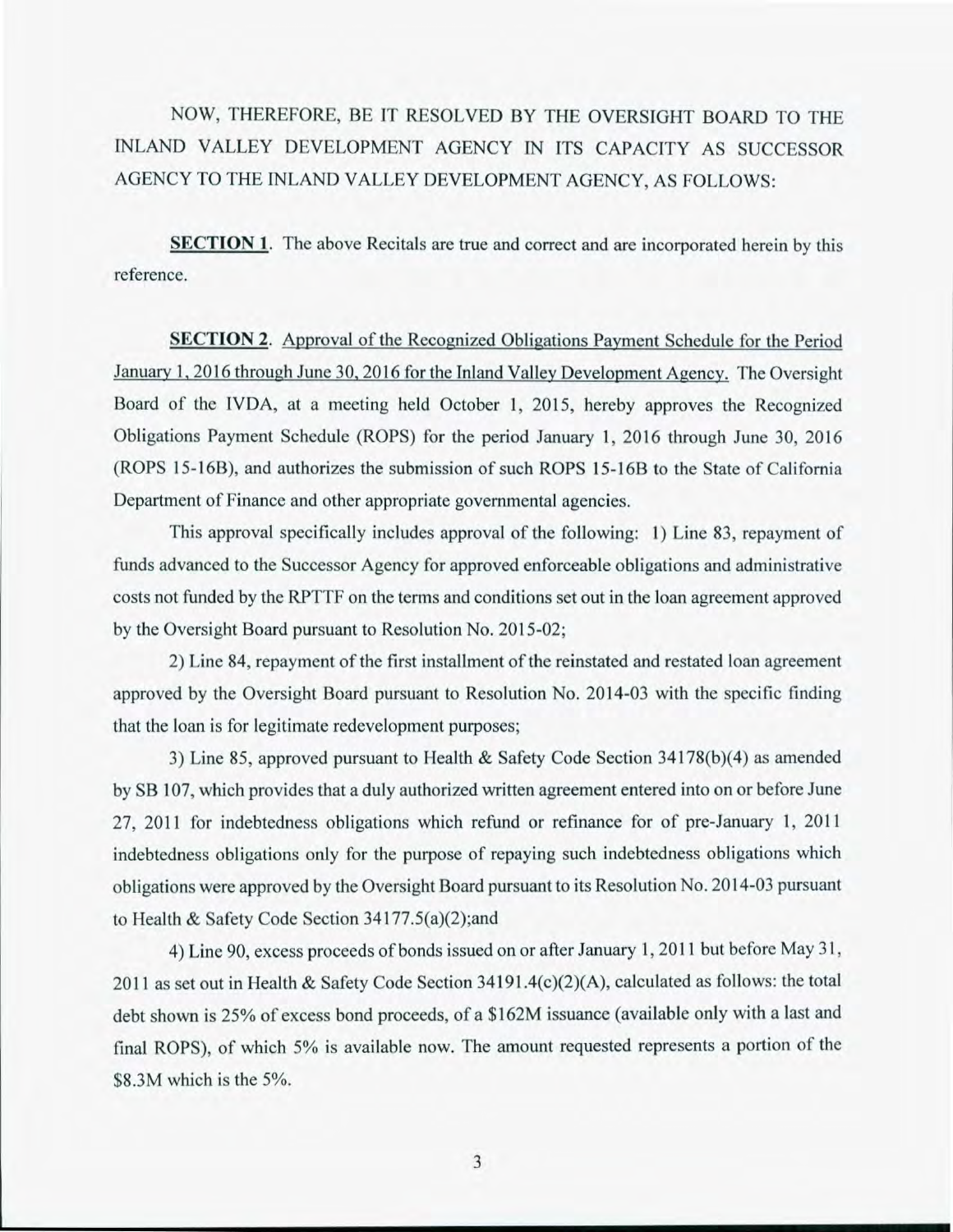**SECTION 3.** This Resolution shall take effect upon the date of its adoption.

PASSED, APPROVED AND ADOPTED this 1<sup>st</sup> day of October, 2015.

Li( **4/1/4,4** Douglas eadrick, Chairman

Oversight Board of the Inland Valley Development Agency, acting as the Successor Agency to the Inland Valley Development Agency

(SEAL) Attest:

 $u$ 

Jennifer Farris, Clerk of the Oversight Board of the Inland Valley Development Agency, acting as the Successor Agency to the Inland Valley Development Agency

I, Jennifer Farris, Clerk of the Oversight Board of the Inland Valley Development Agency, acting as the Successor Agency to the Inland Valley Development Agency do hereby certify that the foregoing Resolution No. 2015-04 was duly and regularly passed and adopted by the Oversight Board of the Inland Valley Development Agency acting as Successor Agency at a special meeting thereof, held on the  $1<sup>st</sup>$  day of October, 2015, and that the foregoing is a full, true and correct copy of said Resolution and has not been amended or repealed.

(SEAL)

Attest:

Jennifer Farris, Clerk of the Oversight Board f the Inland Valley Development Agency, acting as the Successor Agency to the Inland Valley Development Agency

4824-7241-0386.1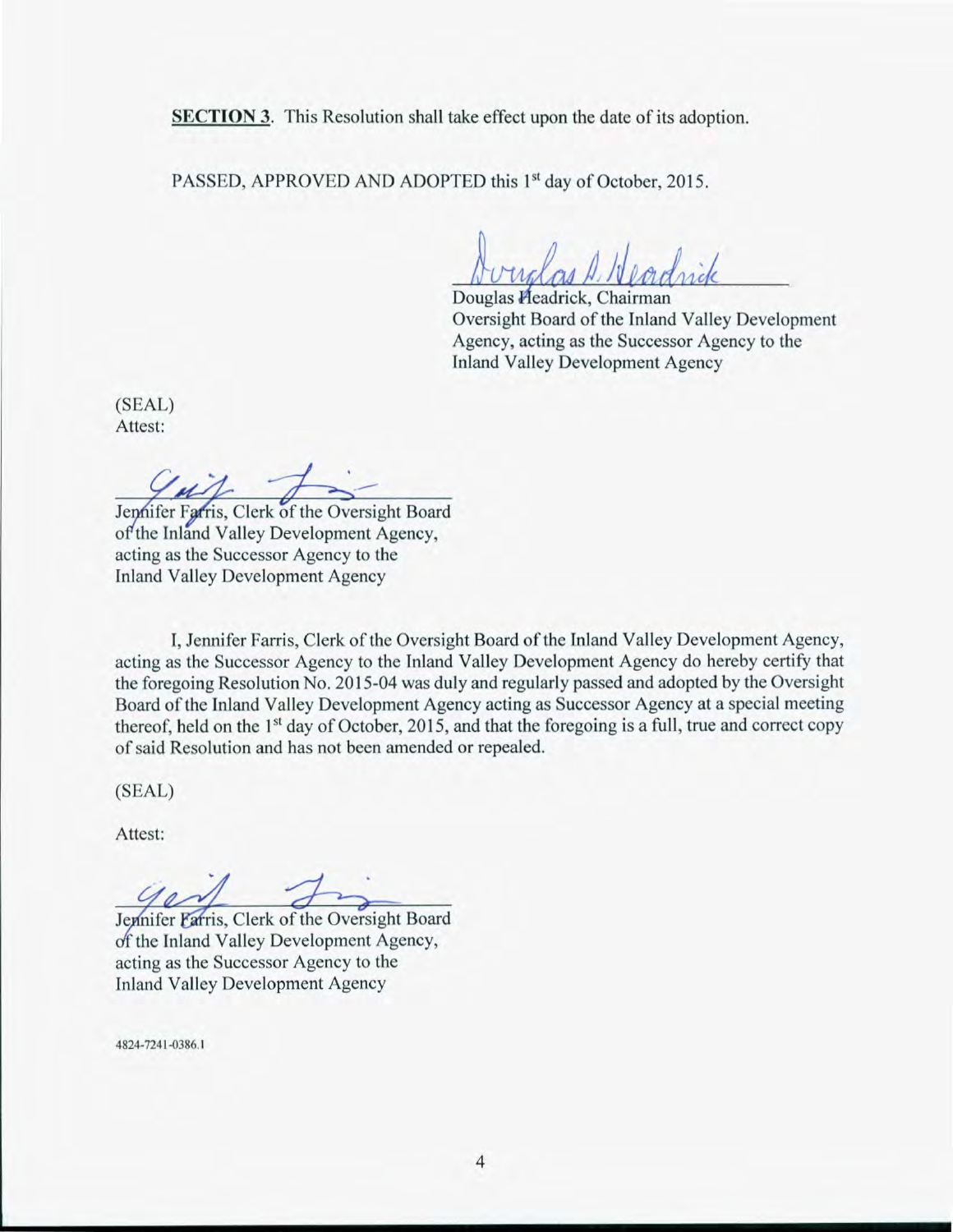# **EXHIBIT** A

### **RECOGNIZED OBLIGATIONS PAYMENT SCHEDULE FOR THE PERIOD JANUARY 1, 2016 THROUGH JUNE 30, 2016 (ROPS 15-168)**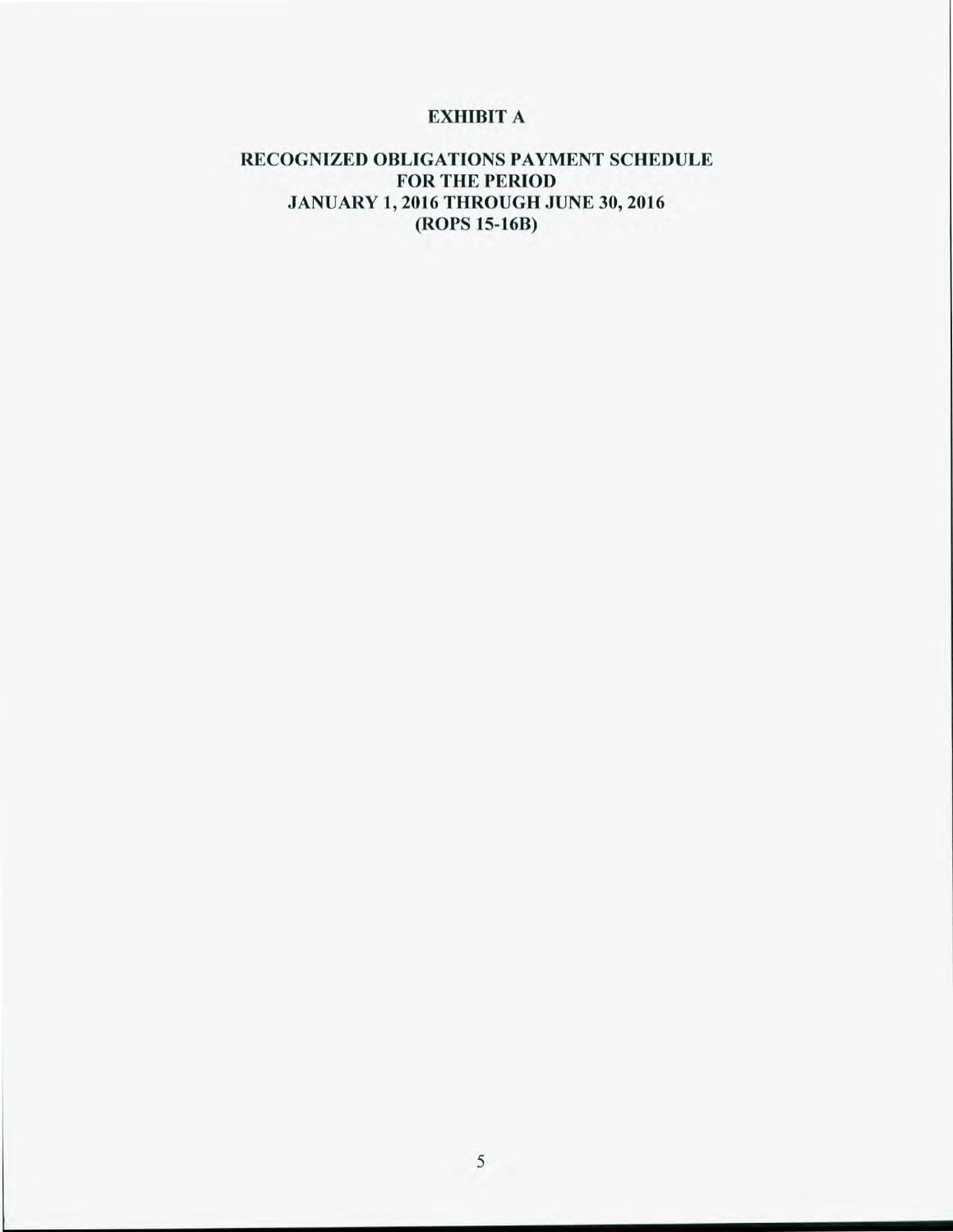# Recognized Obligation Payment Schedule (ROPS 15-16B) - Summary<br>Filed for the January 1, 2016 through June 30, 2016 Period

| <b>Name of Successor Agency:</b> | Inland Valley<br>$-1 - 1 - 1$ |
|----------------------------------|-------------------------------|
| Name of County:                  | San Bernardino                |

|   | <b>Current Period Requested Funding for Outstanding Debt or Obligation</b>                                                                                                                                                       |                    |   | <b>Six-Month Total</b> |
|---|----------------------------------------------------------------------------------------------------------------------------------------------------------------------------------------------------------------------------------|--------------------|---|------------------------|
| А | Enforceable Obligations Funded with Non-Redevelopment Property Tax Trust Fund (RPTTF) Funding<br>Sources (B+C+D):                                                                                                                |                    | s | 5,085,755              |
| в | <b>Bond Proceeds Funding (ROPS Detail)</b>                                                                                                                                                                                       |                    |   | 1,235,755              |
| C | Reserve Balance Funding (ROPS Detail)                                                                                                                                                                                            |                    |   |                        |
| D | Other Funding (ROPS Detail)                                                                                                                                                                                                      |                    |   | 3,850,000              |
| Е | Enforceable Obligations Funded with RPTTF Funding (F+G):                                                                                                                                                                         |                    |   | 22,341,146             |
| F | Non-Administrative Costs (ROPS Detail)                                                                                                                                                                                           |                    |   | 21,690,433             |
| G | Administrative Costs (ROPS Detail)                                                                                                                                                                                               |                    |   | 650,713                |
| н | <b>Total Current Period Enforceable Obligations (A+E):</b>                                                                                                                                                                       |                    |   | 27,426,901             |
|   | Successor Agency Self-Reported Prior Period Adjustment to Current Period RPTTF Requested Funding<br>Enforceable Obligations funded with RPTTF (E):<br>Less Prior Period Adjustment (Report of Prior Period Adjustments Column S) |                    |   | 22,341.146             |
| Κ | Adjusted Current Period RPTTF Requested Funding (I-J)                                                                                                                                                                            |                    |   | \$22,341,146           |
|   | County Auditor Controller Reported Prior Period Adjustment to Current Period RPTTF Requested Funding                                                                                                                             |                    |   |                        |
|   | Enforceable Obligations funded with RPTTF (E):                                                                                                                                                                                   |                    |   | 22,341,146             |
| м | Less Prior Period Adjustment (Report of Prior Period Adjustments Column AA)                                                                                                                                                      |                    |   |                        |
| N | Adjusted Current Period RPTTF Requested Funding (L-M)                                                                                                                                                                            |                    |   | 22,341.146             |
|   | Certification of Oversight Board Chairman:                                                                                                                                                                                       | Headr<br>$0\alpha$ |   | Chairman               |
|   | Pursuant to Section 34177 (m) of the Health and Safety code, I<br>hereby certify that the above is a true and accurate Recognized                                                                                                | Name               |   | Title                  |

Obligation Payment Schedule for the above named agency.

 $\overline{a}$ 

1si Houglois A Neadrick

 $10/1/2015$ 

 $\sim$ 

一针。

Date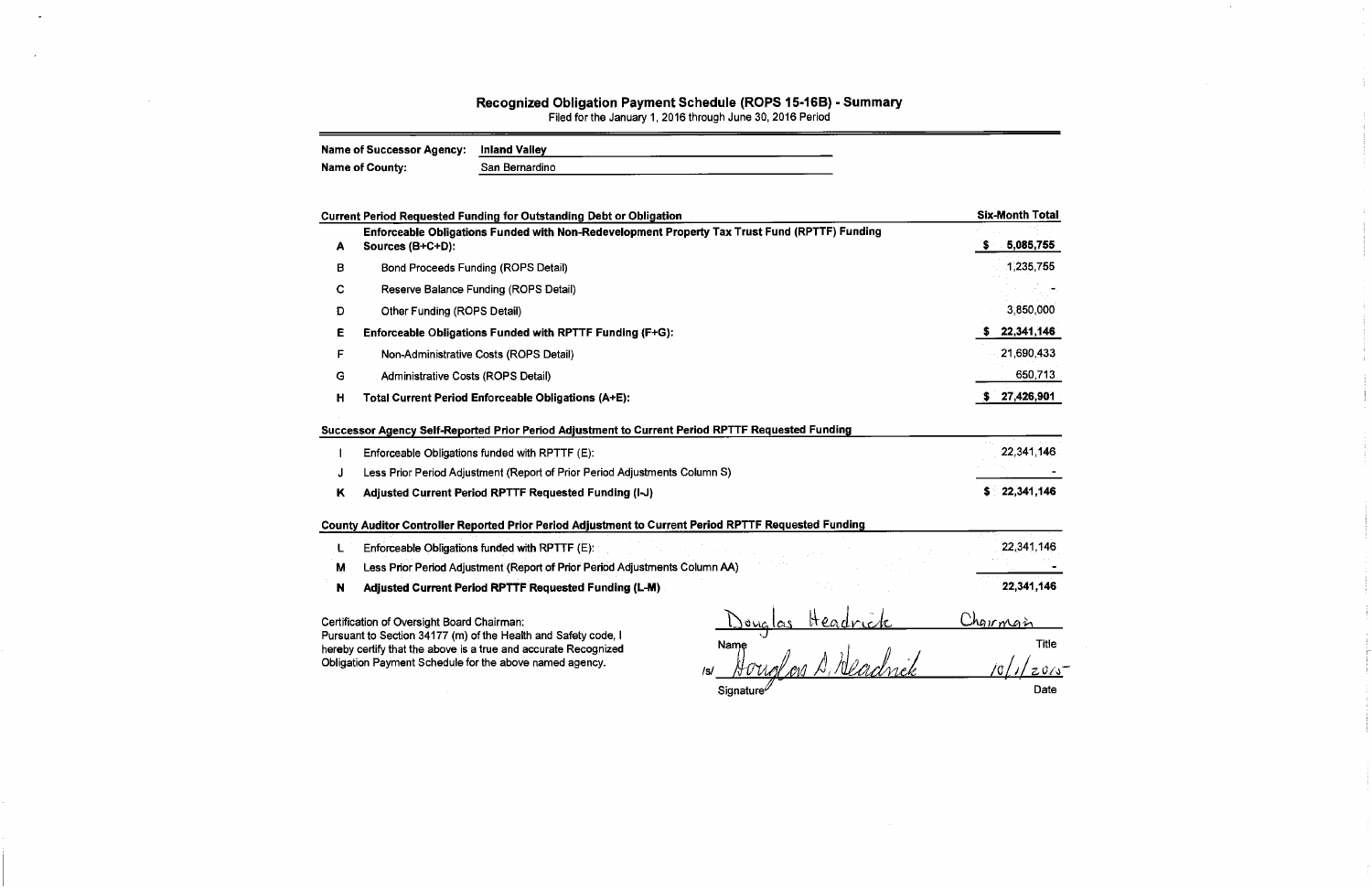|       |                                                                                          |                                                  |                        |                         |                                                                                                    | Inland Valley Recognized Obligation Payment Schedule (ROPS 15-16B) - ROPS Detail<br>January 1, 2016 through June 30, 2016<br>(Report Amounts in Whole Dollars) |                            |                                     |          |                                 |                                                          |                                               |                         |                  |                               |
|-------|------------------------------------------------------------------------------------------|--------------------------------------------------|------------------------|-------------------------|----------------------------------------------------------------------------------------------------|----------------------------------------------------------------------------------------------------------------------------------------------------------------|----------------------------|-------------------------------------|----------|---------------------------------|----------------------------------------------------------|-----------------------------------------------|-------------------------|------------------|-------------------------------|
|       |                                                                                          |                                                  |                        |                         |                                                                                                    |                                                                                                                                                                |                            |                                     |          |                                 |                                                          |                                               |                         |                  |                               |
| A     | B                                                                                        | C                                                | D                      | E.                      | F                                                                                                  | G                                                                                                                                                              | H                          |                                     |          |                                 |                                                          | <b>M</b>                                      | N                       | $\mathbf{o}$     | P.                            |
|       |                                                                                          |                                                  |                        |                         |                                                                                                    |                                                                                                                                                                |                            |                                     |          |                                 |                                                          | <b>Funding Source</b>                         |                         |                  |                               |
|       |                                                                                          |                                                  |                        |                         |                                                                                                    |                                                                                                                                                                |                            |                                     |          |                                 | Non-Redevelopment Property Tax Trust Fund<br>(Non-RPTTF) |                                               | <b>RPTTF</b>            |                  |                               |
|       |                                                                                          |                                                  | Contract/Agreement     | Contract/Agreement      |                                                                                                    |                                                                                                                                                                |                            | <b>Total Outstanding</b>            |          |                                 |                                                          |                                               |                         |                  |                               |
| Item# | Project Name / Debt Obligation                                                           | <b>Obligation Type</b>                           | <b>Execution Date</b>  | <b>Termination Date</b> | Payee                                                                                              | <b>Description/Project Scope</b>                                                                                                                               | Project Area               | Debt or Obligation<br>\$584,095,302 | Retired  | Bond Proceeds   Reserve Balance |                                                          | <b>Other Funds</b><br>$3,850,000$ \ \$<br>IS. | Non-Admin<br>21,690,433 | Admin<br>650.713 | Six-Month Total<br>27,426,901 |
|       | 13 Airport Operations                                                                    | Miscellaneous                                    | 4/28/1992              | 6/30/2025               | SBIAA/ SB Airport Inc.                                                                             | <b>Airport Operations</b>                                                                                                                                      | <b>IVDA</b>                | 23,228,578                          | N.       |                                 |                                                          |                                               | 2,750,000               |                  | 2,750,000                     |
|       | 19 Transition Cost Obligations                                                           | Unfunded Liabilities                             | 6/1/2012               | 2/1/2018                | County of SB, LBBS,<br>SBCERA (retirement pay<br>offs)                                             | <b>Transition Cost Obligations</b>                                                                                                                             | <b>IVDA</b>                | 4,005,490                           | N        |                                 |                                                          |                                               | 801,098                 |                  | 801,098                       |
|       | 22 Reserve Requirement for Grants                                                        | Reserves                                         | 10/8/2011              | 4/1/2048                | EDA Approved Contractors: Various EDA Projects<br>Cordoba, Ludwig, TDA, San<br>Manuel, Vanir, Pace |                                                                                                                                                                | <b>IVDA</b>                | 150,000                             | N        |                                 |                                                          |                                               |                         |                  |                               |
|       | 31 Goods Movements - 3rd & 5th                                                           | Improvement/Infrastructure                       | 11/12/2008             | 11/12/2015              | Contractors per Bond and                                                                           | Goods Movements - 3rd & 5th Streets IVDA                                                                                                                       |                            |                                     | N        |                                 |                                                          |                                               |                         |                  | $\mathbb{S}$                  |
|       | <b>Streets</b>                                                                           |                                                  |                        |                         | <b>CMB Requirements: City of</b><br>Highland, SanBAG, HDR                                          |                                                                                                                                                                |                            |                                     |          |                                 |                                                          |                                               |                         |                  |                               |
|       | 34 EDA Grant 07-49-06572                                                                 | mprovement/Infrastructure                        | 9/21/2010              | 10/13/2015              | EDA Approved Contractors: DFAS Building Rehab                                                      |                                                                                                                                                                | <b>IVDA</b>                | 2,924,340                           | N        |                                 |                                                          | 350,000                                       |                         |                  | 350,000                       |
|       | 35 EDA Grant 07-49-06454; 07-49-<br>0653                                                 | Improvement/Infrastructure                       | 10/15/2009             | 10/15/2014              | Vanir                                                                                              | EDA Approved Contractors   Taxiway & Ramp Improvements (H.<br>763 Improvements)                                                                                | <b>IVDA</b>                | 3,269,126                           | N        |                                 |                                                          | 500,000                                       |                         |                  | 500,000<br><sup>\$</sup>      |
|       | 37 Airport Sheriff's Hangar                                                              | Improvement/Infrastructure                       | 6/1/2010               | 12/31/2015              | Contractors per Bond and                                                                           | Airport Sheriff's Hangar                                                                                                                                       | <b>IVDA</b>                |                                     | N        |                                 |                                                          |                                               |                         |                  | <b>S</b>                      |
|       | 42 Salaries                                                                              | Admin Costs                                      | 4/28/2012              | 4/1/2048                | <b>CMB Requirements</b><br><b>IVDA/SBIAA</b>                                                       | <b>Salaries</b>                                                                                                                                                | <b>IVDA</b>                | 837,491                             | N        |                                 |                                                          |                                               |                         | 650,713 \$       | 650,713                       |
|       | 44 Reso# 2010-06                                                                         | Improvement/Infrastructure                       | 9/23/2009              | 4/1/2048                | <b>SBIAA</b>                                                                                       | <b>Airline Revenue Enhancements</b>                                                                                                                            | <b>IVDA</b>                |                                     | N        |                                 |                                                          |                                               |                         |                  |                               |
|       | 45 Reso# 2011-01<br>46 I-10/Tippecanoe Avenue<br><b>Improvements</b>                     | <b>Remediation</b><br>Improvement/Infrastructure | 1/19/2011<br>8/25/2010 | 4/1/2048<br>6/28/2014   | <b>SBIAA</b><br>SANBAG                                                                             | Infrastructure/Operations<br>I-10/Tippecanoe Avenue<br>Improvements                                                                                            | <b>IVDA</b><br><b>IVDA</b> | 1,005,145                           | N<br>N   | 1,005,145                       |                                                          |                                               |                         |                  | 1,005,145                     |
|       | 47 Goods Movement - 3rd and 5th                                                          | Improvement/Infrastructure                       | 11/12/2008             | 11/12/2015              | City of Highland                                                                                   | 3rd & 5th Street Improvements                                                                                                                                  | <b>IVDA</b>                | 230,610                             | N        | 230,610                         |                                                          |                                               |                         |                  | 230,610                       |
|       | <b>Streets</b><br>50 Airport Sheriff's Hangar                                            | Improvement/Infrastructure                       | 6/1/2010               | 12/31/2015              | Contractors per Bond and<br><b>CMB Requirements</b>                                                | <b>Airport Sheriff's Hangar</b>                                                                                                                                | <b>IVDA</b>                |                                     | N        |                                 |                                                          |                                               |                         |                  | $\mathbf{\$}$                 |
|       | 52 IVDA Joint Powers Authority (JPA)                                                     | <b>Miscellaneous</b>                             | 1/24/1990              | 1/24/2099               | <b>IVDA JPA</b>                                                                                    | <b>Base Reuse Joint Powers Authority</b>                                                                                                                       | <b>IVDA</b>                |                                     | N        |                                 |                                                          |                                               |                         |                  | $\mathfrak{S}$                |
|       | <b>Obligations</b><br>53 Reimbursement - 7/12/12 True-up                                 | <b>Miscellaneous</b>                             | 11/1/2013              | 6/30/2015               | <b>IVDA</b>                                                                                        | <b>Obligations</b><br>Reimbursement of 7/12/12 True-Up                                                                                                         | <b>IVDA</b>                |                                     | N        |                                 |                                                          |                                               |                         |                  | $\mathfrak{L}$                |
|       | Payment<br>56 2014 Tax Allocation Refunding                                              | Bonds Issued After 12/31/10                      | 5/15/2014              | 6/30/2045               | Bondholders/US Bank                                                                                | Payment<br>Bonded Indebtedness                                                                                                                                 | <b>IVDA</b>                | 477,164,931                         | N        |                                 |                                                          |                                               | 6,031,580               |                  | 6,031,580<br>$\mathbb{S}$     |
|       | Bonds Series A & B<br>57 2014 Tax Allocation Refunding                                   | Bonds Issued After 12/31/10                      | 5/15/2014              | 6/30/2045               | Barclays, Orrick, Standard                                                                         | Cost of Refinancing 2014 Tax                                                                                                                                   | <b>IVDA</b>                | 150,000                             | <b>N</b> |                                 |                                                          |                                               | 50,000                  |                  | 50,000                        |
|       | <b>Bonds Refinancing Costs</b>                                                           |                                                  |                        |                         | & Poor's, Kutak Rock                                                                               | Allocation Refunding Bonds Series B                                                                                                                            |                            |                                     |          |                                 |                                                          |                                               |                         |                  |                               |
|       | 58 Perris Campus Plaza, LLC                                                              | OPA/DDA/Construction                             | 6/4/2007               | 6/30/2030               | Perris Campus                                                                                      | City of SB (SA for SBRDA), Tax Increment Reimbursement                                                                                                         | <b>IVDA</b>                | 178,294                             | N        |                                 |                                                          |                                               | 40,000                  |                  | 40,000                        |
|       | 59 Base Reuse Joint Powers Authority<br><b>Obligations</b>                               | <b>Miscellaneous</b>                             | 1/24/1990              | 1/24/2099               | <b>LRA - Joint Powers</b><br><b>Authority</b>                                                      | <b>Base Reuse Joint Powers Authority</b><br><b>Obligations</b>                                                                                                 |                            |                                     | N        |                                 |                                                          |                                               |                         |                  | $\mathbb{S}$                  |
|       | 60 Legal                                                                                 | Fees                                             | 6/8/2011               | 6/30/2045               | Kutak, LBBS                                                                                        | Legal Service (Bond Compliance &<br>Litigation)                                                                                                                |                            |                                     | N        |                                 |                                                          |                                               |                         |                  | $\mathbb{S}$                  |
|       | 61 3rd Street Rehabilitation                                                             | <b>Miscellaneous</b>                             | 1/19/2011              | 4/1/2048                | <b>IVDA</b>                                                                                        | 3rd & 5th Street Improvements                                                                                                                                  |                            |                                     | N        |                                 |                                                          |                                               |                         |                  |                               |
|       | 62 E-Parcel Reconfiguration                                                              | <b>Miscellaneous</b>                             | 1/19/2011              | 4/1/2048                | <b>IVDA</b>                                                                                        | <b>Property Maintenance</b>                                                                                                                                    |                            |                                     | N        |                                 |                                                          |                                               |                         |                  | <b>S</b>                      |
|       | 63 City Creek By-Pass Repair                                                             | <b>Miscellaneous</b>                             | 1/19/2011              | 4/1/2048                | <b>IVDA</b>                                                                                        | <b>City Creek By-Pass</b>                                                                                                                                      |                            |                                     | N        |                                 |                                                          |                                               |                         |                  | -S                            |
|       | 64 Central Ave Storm Drain                                                               | <b>Miscellaneous</b>                             | 1/19/2011              | 4/1/2048                | <b>IVDA</b>                                                                                        | Central Avenue                                                                                                                                                 |                            |                                     | N        |                                 |                                                          |                                               |                         |                  | $\mathcal{S}$                 |
|       | 65 Flood Repairs<br>66 Sterling Avenue Box Culvert                                       | Remediation<br>Remediation                       | 1/19/2011<br>1/19/2011 | 4/1/2048<br>4/1/2048    | <b>IVDA/SBIAA</b><br><b>IVDA/SBIAA</b>                                                             | <b>Property Maintenance</b><br><b>Sterling Avenue Improvements</b>                                                                                             |                            |                                     | N<br>N   |                                 |                                                          |                                               |                         |                  | $\mathcal{S}$<br>\$           |
|       | 67 Airport Layout Plan Update                                                            | <b>Miscellaneous</b>                             | 1/19/2011              | 4/1/2048                | <b>IVDA</b>                                                                                        | Airport Layout Plan                                                                                                                                            |                            |                                     | N        |                                 |                                                          |                                               |                         |                  | $\mathcal{L}$                 |
|       | 68 3rd and 5th Street Phase I - Victoria Miscellaneous<br><b>Corridor Rehabilitation</b> |                                                  | 6/7/2006               | 6/30/2026               | <b>IVDA</b>                                                                                        | Infrastructure                                                                                                                                                 |                            |                                     | N        |                                 |                                                          |                                               |                         |                  | \$                            |
|       | 69 School District Pass Through                                                          | Refunding Bonds Issued After 6/27/12 12/14/1990  |                        | 12/31/2045              | RSG, LBBS                                                                                          | Review of School District Pass                                                                                                                                 | <b>IVDA</b>                | 25,000                              | N        |                                 |                                                          |                                               | 25,000                  |                  | 25,000<br><sup>\$</sup>       |
|       | Analysis<br>70 Reserve Requirement for Debt                                              | Refunding Bonds Issued After 6/27/12 5/15/2014   |                        | 6/30/2045               | Bond holders/U.S.Bank                                                                              | <b>Through Calculation</b><br><b>Bonded Indebtedness</b>                                                                                                       |                            |                                     | N        |                                 |                                                          |                                               |                         |                  | \$                            |
|       | Service Payment - 2014 Bonds<br>71 Litigation Reserve                                    | Litigation                                       | 9/1/2010               | 10/1/2016               | <b>IVDA</b>                                                                                        | Litigation Reserve [Case No. EDCV 14- IVDA                                                                                                                     |                            |                                     | N        |                                 |                                                          |                                               |                         |                  | $\mathfrak{L}$                |
|       |                                                                                          |                                                  |                        |                         |                                                                                                    | 00138 GAF (SPx), US Federal District<br>Court for the Central District of CA,<br>Appeal to the 9th Circuit of Appeals -<br>Case No. 14-56146, EVWD v. IVDA et  |                            |                                     |          |                                 |                                                          |                                               |                         |                  |                               |
|       | 72 Reimbursement - True-up Payment Miscellaneous                                         |                                                  | 11/1/2013              | 7/1/2015                | <b>IVDA</b>                                                                                        | Reimbursement of 7/12/12 True-up<br><b>Payment</b>                                                                                                             | <b>IVDA</b>                |                                     | N        |                                 |                                                          |                                               |                         |                  | $\mathfrak{S}$                |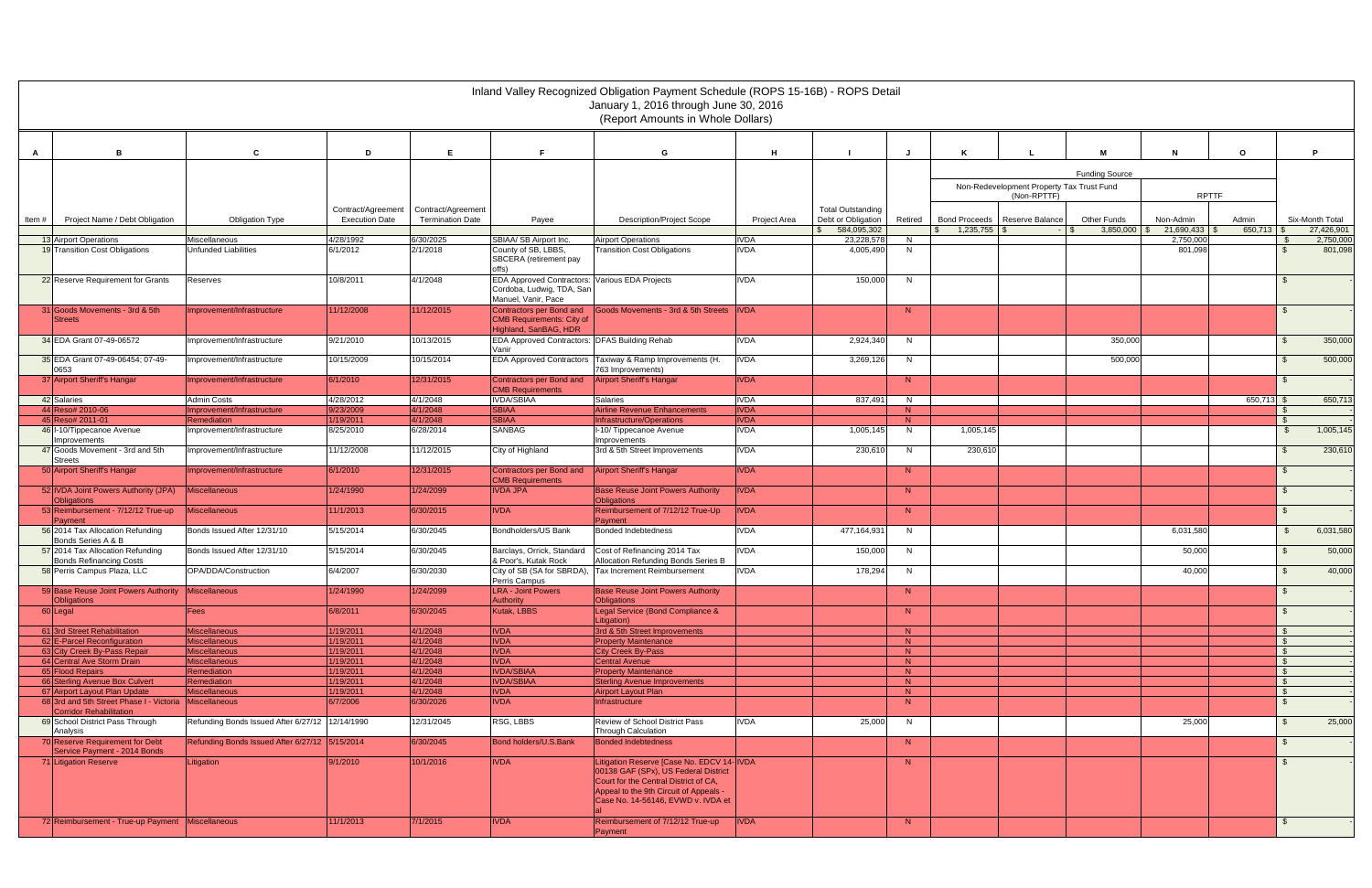|            |                                                                                 |                                      |                                                                |                         |                            | Inland Valley Recognized Obligation Payment Schedule (ROPS 15-16B) - ROPS Detail<br>January 1, 2016 through June 30, 2016<br>(Report Amounts in Whole Dollars)                                              |              |                                                |         |                      |                                           |                       |              |         |                                |                      |
|------------|---------------------------------------------------------------------------------|--------------------------------------|----------------------------------------------------------------|-------------------------|----------------------------|-------------------------------------------------------------------------------------------------------------------------------------------------------------------------------------------------------------|--------------|------------------------------------------------|---------|----------------------|-------------------------------------------|-----------------------|--------------|---------|--------------------------------|----------------------|
|            |                                                                                 |                                      |                                                                |                         |                            |                                                                                                                                                                                                             |              |                                                |         |                      |                                           |                       |              |         |                                |                      |
| A          | в                                                                               | C                                    | D                                                              | E.                      | F.                         | G                                                                                                                                                                                                           | H            |                                                | J       |                      |                                           | M                     |              | $\circ$ |                                | P                    |
|            |                                                                                 |                                      |                                                                |                         |                            |                                                                                                                                                                                                             |              |                                                |         |                      | Non-Redevelopment Property Tax Trust Fund | <b>Funding Source</b> |              |         |                                |                      |
|            |                                                                                 |                                      |                                                                |                         |                            |                                                                                                                                                                                                             |              |                                                |         |                      | (Non-RPTTF)                               |                       | <b>RPTTF</b> |         |                                |                      |
| Item #     | Project Name / Debt Obligation                                                  | <b>Obligation Type</b>               | Contract/Agreement Contract/Agreement<br><b>Execution Date</b> | <b>Termination Date</b> | Payee                      | <b>Description/Project Scope</b>                                                                                                                                                                            | Project Area | <b>Total Outstanding</b><br>Debt or Obligation | Retired | <b>Bond Proceeds</b> | Reserve Balance                           | Other Funds           | Non-Admin    | Admin   |                                | Six-Month Total      |
|            | 73 Property Appraisal - Vacant Land                                             | <b>Professional Services</b>         | 7/1/2015                                                       | 12/31/2015              | <b>IVDA</b>                | Appraisal Services - Property<br>Management Plan                                                                                                                                                            | <b>IVDA</b>  | 8,500                                          | N.      |                      |                                           |                       | 8,500        |         |                                | 8,500                |
|            | 74 Engineering Services - Vacant Land                                           | <b>Professional Services</b>         | 7/1/2015                                                       | 12/31/2015              | <b>IVDA</b>                | Preparation of Legals and Plats -<br>Property Management Plan                                                                                                                                               | <b>IVDA</b>  | 20,000                                         | N.      |                      |                                           |                       | 20,000       |         | \$                             | 20,000               |
|            | 75 Title Reports - Vacant Land                                                  | <b>Professional Services</b>         | 7/1/2015                                                       | 12/31/2015              | <b>IVDA</b>                | Title Reports - Property Management<br>Plan                                                                                                                                                                 | <b>IVDA</b>  | 7,500                                          | N       |                      |                                           |                       | 7,500        |         | \$                             | 7,500                |
|            | 76 Reimbursement - Interagency<br>Agreement                                     | Miscellaneous                        | 1/24/1990                                                      | 1/24/2099               | <b>IVDA</b>                | Reimbursement of Interagency<br>Agreement Funds (1/3/15)                                                                                                                                                    | <b>IVDA</b>  |                                                | N       |                      |                                           |                       |              |         | \$                             |                      |
|            | 77 Reimbursement - Cooperative                                                  | <b>Miscellaneous</b>                 | 7/11/1990                                                      | 7/11/2099               | <b>IVDA</b>                | Reimbursement - Cooperative<br>Agreement with SBVMWD                                                                                                                                                        | <b>IVDA</b>  |                                                | N       |                      |                                           |                       |              |         | -S                             |                      |
|            | Agreement<br>78 Interagency Agreement                                           | <b>Miscellaneous</b>                 | 1/24/1990                                                      | 1/24/2099               | <b>IVDA</b>                | Interagency Agreement (7/1/15)                                                                                                                                                                              | <b>IVDA</b>  |                                                | N       |                      |                                           |                       |              |         | $\mathbb{S}$                   |                      |
|            | 79 Cooperative Agreement                                                        | <b>Miscellaneous</b>                 | 7/11/1990                                                      | 7/11/2099               | <b>IVDA</b>                | Cooperative Agreement with SBVMWD IVDA                                                                                                                                                                      |              |                                                | N       |                      |                                           |                       |              |         | $\mathcal{L}$                  |                      |
|            | 80 Audit - Fixed Assets                                                         | <b>Professional Services</b>         | 7/1/2015                                                       | 12/31/2015              | <b>IVDA</b>                | Audit of Fixed Assets - Property<br>Management Plan                                                                                                                                                         | <b>IVDA</b>  | 23,500                                         | N.      |                      |                                           |                       | 23,500       |         | \$.                            | 23,500               |
|            | 81 Settlement Agreement                                                         | <b>Bond Reimbursement Agreements</b> | 2/27/2014                                                      | 3/1/2044                | <b>IVDA</b>                | Reimbursement of Pledged Revenues   IVDA                                                                                                                                                                    |              |                                                | N.      |                      |                                           |                       |              |         | $\mathcal{L}$                  |                      |
|            | 82 ROPS 15-16A Short Payments                                                   | <b>RPTTF Shortfall</b>               | 4/28/1992                                                      | 6/30/2025               | IVDA, Airport, Lidgaard    | Airport Operations, Admin Cost,<br>Engineering, Audit and Appraisal of<br>Property                                                                                                                          | IVDA         | 1,641,718                                      | N.      |                      |                                           |                       | 1,641,718    |         | \$                             | 1,641,718            |
|            | 83 Interagency Loan - EO's                                                      | City/County Loans After 6/27/11      | 1/24/1990                                                      | 1/24/2099               | <b>IVDA</b>                | ROPS 15-16A Enforceable Obligations   IVDA                                                                                                                                                                  |              | 1,641,718                                      | N       |                      |                                           |                       | 1,641,718    |         | $\mathfrak{S}$                 | 1,641,718            |
|            | 84 Interagency Loan to pay CMB A                                                | City/County Loans After 6/27/11      | 5/16/2014                                                      | 6/30/2014               | <b>IVDA</b>                | Retirement of CMB Group A Loan -<br>2014 Bonds                                                                                                                                                              | <b>IVDA</b>  | 2,161,010                                      | N       |                      |                                           |                       | 2,161,010    |         | $\mathsf{\$}$                  | 2,161,010            |
|            | 85 Joint Powers Authority (JPA)<br>Obligations                                  | <b>Unfunded Liabilities</b>          | 1/24/1990                                                      | 1/24/2099               | <b>IVDA</b>                | Unfunded Liability due to separation of IVDA<br>JPA and SA                                                                                                                                                  |              | 24,753,360                                     | N       |                      |                                           |                       | 1,674,746    |         | $\mathfrak{S}$                 | 1,674,746            |
|            | 86 Passthrough Agreement                                                        | Miscellaneous                        | 1/24/1990                                                      | 1/24/2099               | <b>IVDA JPA</b>            | Passthrough Agreement - City/County   IVDA<br>Contract                                                                                                                                                      |              | 3,864,443                                      | N.      |                      |                                           |                       | 1,893,577    |         | $\mathfrak{S}$                 | 1,893,577            |
|            | 87 Passthrough Agreement                                                        | Miscellaneous                        | 7/11/1990                                                      | 7/30/2099               | <b>IVDA JPA</b>            | Cooperative Agreement with SBVMWD IVDA                                                                                                                                                                      |              | 4,282,298                                      | N       |                      |                                           |                       | 2,098,236    |         | $\mathfrak{S}$                 | 2,098,236            |
|            | 88 Litigation Reserve                                                           | Litigation                           | 9/1/2010                                                       | 12/1/2016               | <b>IVDA</b>                | Litigation Reserve [Case No. EDCV 14- IVDA<br>00138 GAF (SPx), US Federal District<br>Court for the Central District of CA,<br>Appeal to the 9th Circuit of Appeals -<br>Case No. 14-56146, EVWD v. IVDA et |              | 150,000                                        | N.      |                      |                                           |                       | 25,000       |         | $\mathfrak{L}$                 | 25,000               |
|            | 89 Reimbursement - True-up Payment Third-Party Loans<br>90 Tax Allocation Bonds | Bonds Issued After 12/31/10          | 7/12/2012<br>5/11/2011                                         | 7/1/2016<br>12/31/2108  | <b>IVDA</b><br><b>IVDA</b> | Reimbursement of True-up Payment   IVDA<br>Public Infrastrcuture Improvements                                                                                                                               | <b>IVDA</b>  | 797,250<br>31,575,000                          | N<br>N  |                      |                                           | 3,000,000             | 797,250      |         | $\mathcal{F}$                  | 797,250<br>3,000,000 |
|            |                                                                                 |                                      |                                                                |                         |                            |                                                                                                                                                                                                             |              |                                                | N       |                      |                                           |                       |              |         |                                |                      |
| 92<br>93   |                                                                                 |                                      |                                                                |                         |                            |                                                                                                                                                                                                             |              |                                                | N<br>N  |                      |                                           |                       |              |         |                                |                      |
| 94         |                                                                                 |                                      |                                                                |                         |                            |                                                                                                                                                                                                             |              |                                                | N       |                      |                                           |                       |              |         | $\mathcal{L}$<br>$\mathcal{F}$ |                      |
| 95<br>96   |                                                                                 |                                      |                                                                |                         |                            |                                                                                                                                                                                                             |              |                                                | N<br>N  |                      |                                           |                       |              |         |                                |                      |
| 97<br>98   |                                                                                 |                                      |                                                                |                         |                            |                                                                                                                                                                                                             |              |                                                | N<br>N  |                      |                                           |                       |              |         | $\mathcal{F}$                  |                      |
| 99         |                                                                                 |                                      |                                                                |                         |                            |                                                                                                                                                                                                             |              |                                                | N       |                      |                                           |                       |              |         | $\mathcal{F}$                  |                      |
| 100<br>101 |                                                                                 |                                      |                                                                |                         |                            |                                                                                                                                                                                                             |              |                                                | N<br>N  |                      |                                           |                       |              |         |                                |                      |
| 102        |                                                                                 |                                      |                                                                |                         |                            |                                                                                                                                                                                                             |              |                                                | N       |                      |                                           |                       |              |         | <b>\$</b>                      |                      |
| 103<br>104 |                                                                                 |                                      |                                                                |                         |                            |                                                                                                                                                                                                             |              |                                                | N<br>N  |                      |                                           |                       |              |         | <b>\$</b><br>$\mathcal{L}$     |                      |
| 105<br>106 |                                                                                 |                                      |                                                                |                         |                            |                                                                                                                                                                                                             |              |                                                | N<br>N  |                      |                                           |                       |              |         | <b>\$</b>                      |                      |
| 107        |                                                                                 |                                      |                                                                |                         |                            |                                                                                                                                                                                                             |              |                                                | N       |                      |                                           |                       |              |         | <b>S</b>                       |                      |
| 108<br>109 |                                                                                 |                                      |                                                                |                         |                            |                                                                                                                                                                                                             |              |                                                | N<br>N  |                      |                                           |                       |              |         | $\mathcal{L}$                  |                      |
| 110        |                                                                                 |                                      |                                                                |                         |                            |                                                                                                                                                                                                             |              |                                                | N       |                      |                                           |                       |              |         | $\mathcal{L}$                  |                      |
| 111<br>112 |                                                                                 |                                      |                                                                |                         |                            |                                                                                                                                                                                                             |              |                                                | N<br>N  |                      |                                           |                       |              |         | $\mathbf{\hat{s}}$             |                      |
| 113        |                                                                                 |                                      |                                                                |                         |                            |                                                                                                                                                                                                             |              |                                                | N       |                      |                                           |                       |              |         |                                |                      |
| 114        |                                                                                 |                                      |                                                                |                         |                            |                                                                                                                                                                                                             |              |                                                | N       |                      |                                           |                       |              |         |                                |                      |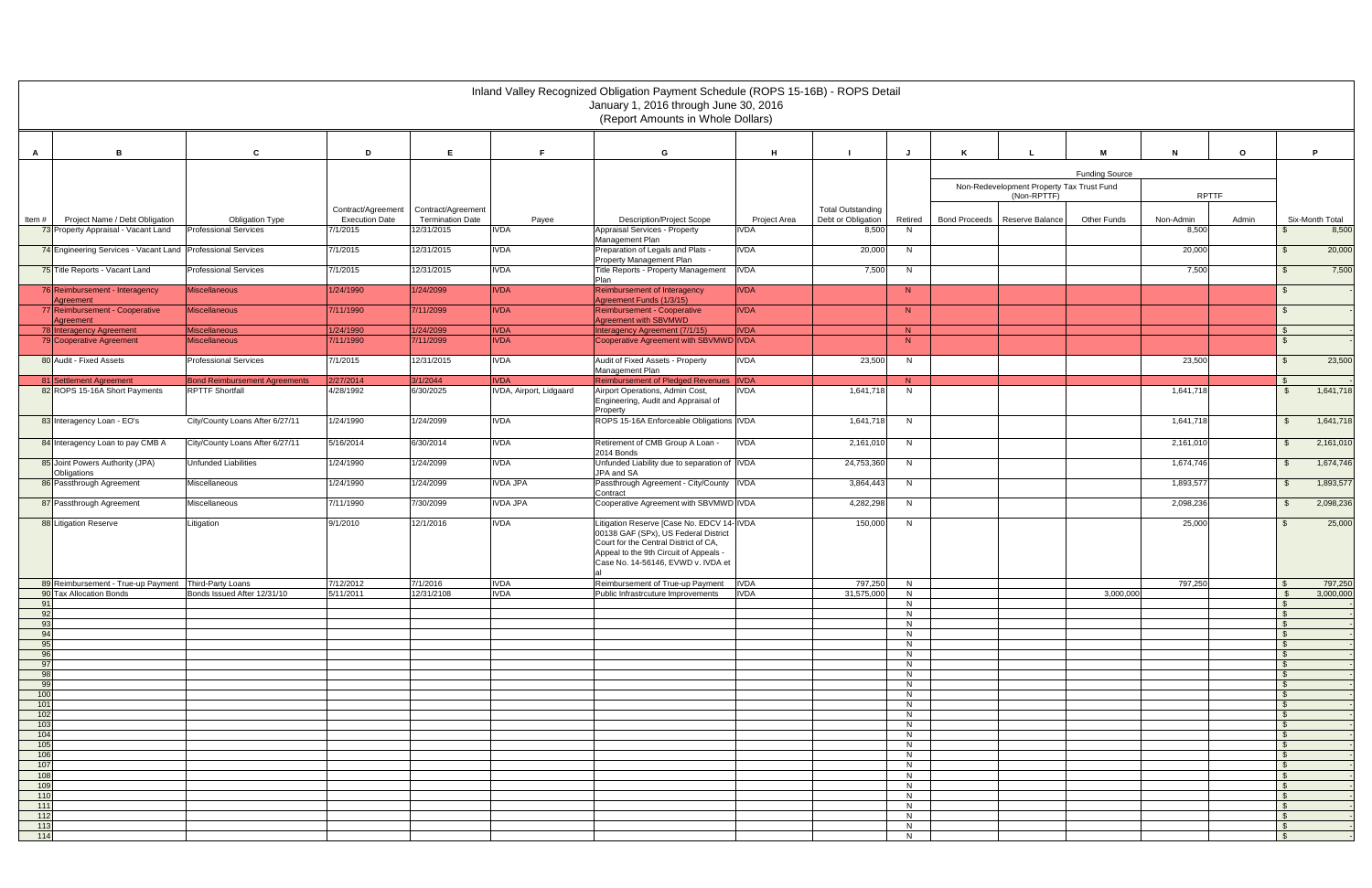|   | Pursuant to Health and Safety Code section 34177 (I), Redevelopment Property Tax Trust Fund (RPTTF) may be listed as a source of payment on the ROPS, but only to the extent no other funding source is available or when paym<br>property tax revenues is required by an enforceable obligation. For tips on how to complete the Report of Cash Balances Form, see [INSERT URL LINK TO CASH BALANCE TIPS SHEET] |                                          |                                      |                                                                        |                                                                                 |                                    |                           |                 |
|---|------------------------------------------------------------------------------------------------------------------------------------------------------------------------------------------------------------------------------------------------------------------------------------------------------------------------------------------------------------------------------------------------------------------|------------------------------------------|--------------------------------------|------------------------------------------------------------------------|---------------------------------------------------------------------------------|------------------------------------|---------------------------|-----------------|
| A | B                                                                                                                                                                                                                                                                                                                                                                                                                | $\mathbf{C}$                             | D                                    | Е                                                                      | Е                                                                               | G                                  | H                         |                 |
|   |                                                                                                                                                                                                                                                                                                                                                                                                                  |                                          |                                      | <b>Fund Sources</b>                                                    |                                                                                 |                                    |                           |                 |
|   |                                                                                                                                                                                                                                                                                                                                                                                                                  |                                          | <b>Bond Proceeds</b>                 |                                                                        | <b>Reserve Balance</b>                                                          | Other                              | <b>RPTTF</b>              |                 |
|   | <b>Cash Balance Information by ROPS Period</b>                                                                                                                                                                                                                                                                                                                                                                   | Bonds Issued on<br>or before<br>12/31/10 | Bonds Issued on<br>or after 01/01/11 | Prior ROPS<br>period balances<br>and DDR RPTTF<br>balances<br>retained | Prior ROPS<br><b>RPTTF</b><br>distributed as<br>reserve for future<br>period(s) | Rent,<br>Grants,<br>Interest, Etc. | Non-Admin<br>and<br>Admin | <b>Comments</b> |
|   | ROPS 14-15B Actuals (01/01/15 - 06/30/15)                                                                                                                                                                                                                                                                                                                                                                        |                                          |                                      |                                                                        |                                                                                 |                                    |                           |                 |
|   | 1 Beginning Available Cash Balance (Actual 01/01/15)                                                                                                                                                                                                                                                                                                                                                             |                                          | 24,985,982                           | 6,499,899                                                              | 250,000                                                                         |                                    |                           |                 |
|   | 2 Revenue/Income (Actual 06/30/15)<br>RPTTF amounts should tie to the ROPS 14-15B distribution from the<br>County Auditor-Controller during January 2015                                                                                                                                                                                                                                                         |                                          | 4,910                                | 720                                                                    | 100,000                                                                         |                                    | 7,502,132                 |                 |
| 3 | Expenditures for ROPS 14-15B Enforceable Obligations (Actual<br>06/30/15)<br>RPTTF amounts, H3 plus H4 should equal total reported actual<br>expenditures in the Report of PPA, Columns L and Q                                                                                                                                                                                                                  |                                          | 681,938                              | 5,289,712                                                              |                                                                                 |                                    | 7,502,132                 |                 |
|   | 4   Retention of Available Cash Balance (Actual 06/30/15)<br>RPTTF amount retained should only include the amounts distributed as<br>reserve for future period(s)                                                                                                                                                                                                                                                |                                          |                                      |                                                                        | 350,000                                                                         |                                    |                           |                 |
|   | 5  ROPS 14-15B RPTTF Prior Period Adjustment<br>RPTTF amount should tie to the self-reported ROPS 14-15B PPA in the<br>Report of PPA, Column S                                                                                                                                                                                                                                                                   |                                          |                                      | No entry required                                                      |                                                                                 |                                    |                           |                 |
| 6 | <b>Ending Actual Available Cash Balance</b><br>C to G = $(1 + 2 - 3 - 4)$ , H = $(1 + 2 - 3 - 4 - 5)$                                                                                                                                                                                                                                                                                                            | \$                                       | 24,308,954                           | $1,210,907$ \ \ \$<br>- \$                                             |                                                                                 | \$.                                | -SG                       |                 |
|   | ROPS 15-16A Estimate (07/01/15 - 12/31/15)                                                                                                                                                                                                                                                                                                                                                                       |                                          |                                      |                                                                        |                                                                                 |                                    |                           |                 |
|   | 7 Beginning Available Cash Balance (Actual 07/01/15)<br>$(C, D, E, G = 4 + 6, F = H4 + F4 + F6, and H = 5 + 6)$                                                                                                                                                                                                                                                                                                  | \$                                       | 24,308,954<br>S.                     | 1,210,907<br>-S                                                        | \$<br>$350,000$   \$                                                            |                                    | \$                        |                 |
|   | 8 Revenue/Income (Estimate 12/31/15)<br>RPTTF amounts should tie to the ROPS 14-15B distribution from the<br>County Auditor-Controller during June 2015                                                                                                                                                                                                                                                          |                                          |                                      |                                                                        |                                                                                 |                                    | 7,102,277                 |                 |
| 9 | Expenditures for ROPS 14-15B Enforceable Obligations (Estimate<br>12/31/15                                                                                                                                                                                                                                                                                                                                       |                                          | 6,380,770                            | 1,210,907                                                              | 50,000                                                                          |                                    | 7,102,277                 |                 |
|   | 10 Retention of Available Cash Balance (Estimate 12/31/15)<br>RPTTF amount retained should only include the amounts distributed as<br>reserve for future period(s)                                                                                                                                                                                                                                               |                                          | 17,928,184                           |                                                                        | 300,000                                                                         |                                    |                           |                 |
|   | 11 Ending Estimated Available Cash Balance (7 + 8 - 9 -10)                                                                                                                                                                                                                                                                                                                                                       | \$                                       | - \$                                 | $(0)$ \$                                                               | $0$   \$                                                                        | - \$                               | $-$ \$                    |                 |

| EET ] | her funding source is available or when payment from |
|-------|------------------------------------------------------|
|       | I                                                    |
|       |                                                      |
|       |                                                      |
|       |                                                      |
| Ì     |                                                      |
|       | <b>Comments</b>                                      |
|       |                                                      |
|       |                                                      |
|       |                                                      |
| 32    |                                                      |
|       |                                                      |
|       |                                                      |
| 32    |                                                      |
|       |                                                      |
|       |                                                      |
|       |                                                      |
|       |                                                      |
|       |                                                      |
|       |                                                      |
|       |                                                      |
|       |                                                      |
|       |                                                      |
| 77    |                                                      |

## **Inland Valley Recognized Obligation Payment Schedule (ROPS 15-16B) - Report of Cash Balances (Report Amounts in Whole Dollars)**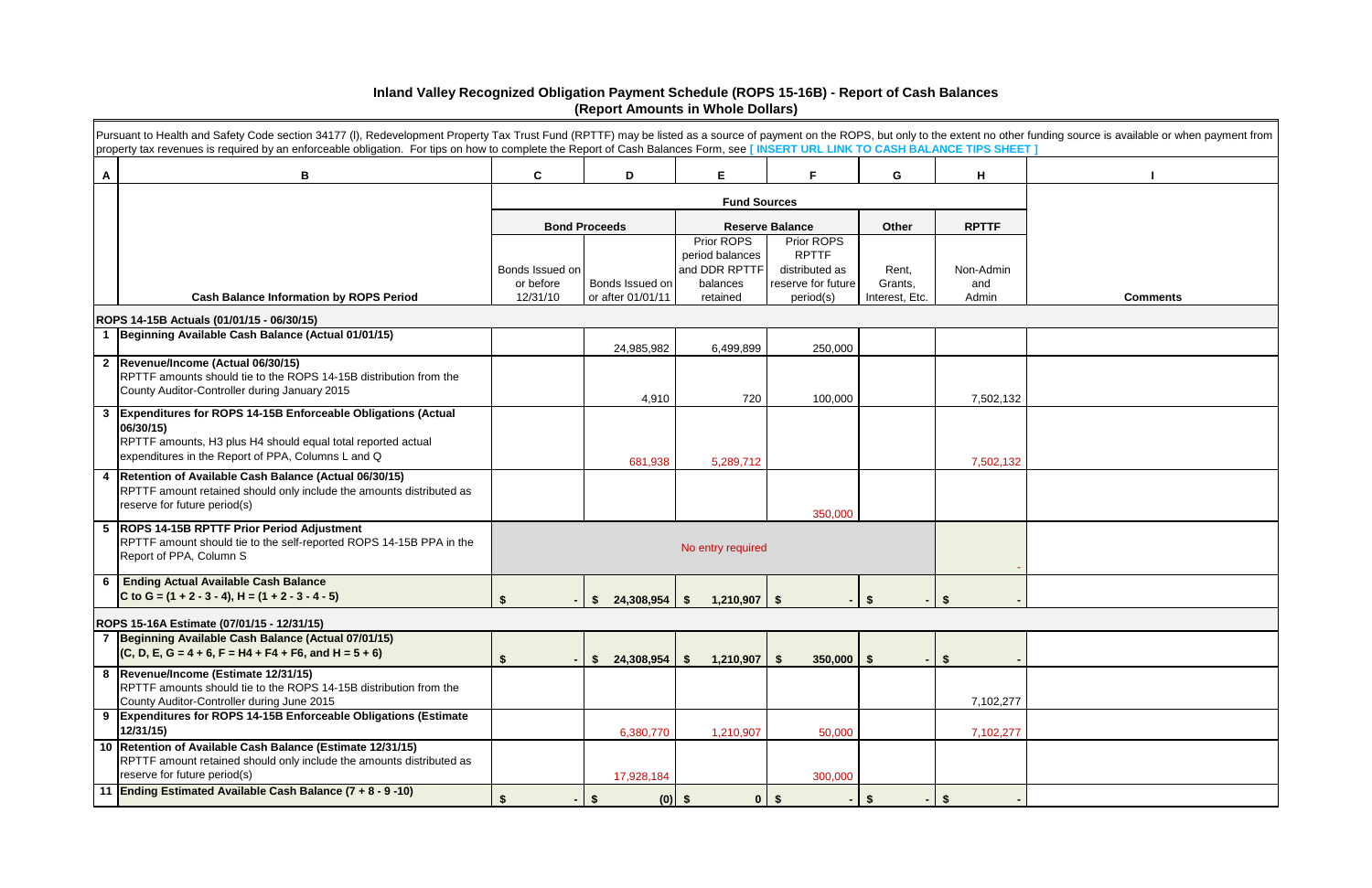| $\overline{A}$<br>$\mathbf{B}$                                                     | $\mathbf{c}$            | D<br>E                      | G                                                                          | H                      |                         |                                                                                         | K                             |                     | M                                                        | $\circ$                                                                                 | $\mathbf{P}$                  | R<br>$\mathbf Q$                                                                                 | S                                                                                                    | T                  | $\mathbf{U}$                  | $\mathbf{v}$         | W          | $\mathbf{x}$                  | Y                | $\mathbf{z}$      | AA                                                                                                                       | AB                  |
|------------------------------------------------------------------------------------|-------------------------|-----------------------------|----------------------------------------------------------------------------|------------------------|-------------------------|-----------------------------------------------------------------------------------------|-------------------------------|---------------------|----------------------------------------------------------|-----------------------------------------------------------------------------------------|-------------------------------|--------------------------------------------------------------------------------------------------|------------------------------------------------------------------------------------------------------|--------------------|-------------------------------|----------------------|------------|-------------------------------|------------------|-------------------|--------------------------------------------------------------------------------------------------------------------------|---------------------|
|                                                                                    |                         |                             | <b>Non-RPTTF Expenditures</b>                                              |                        |                         |                                                                                         |                               |                     |                                                          | <b>RPTTF Expenditures</b>                                                               |                               |                                                                                                  |                                                                                                      |                    |                               |                      |            | <b>RPTTF Expenditures</b>     |                  |                   |                                                                                                                          |                     |
|                                                                                    |                         | <b>Bond Proceeds</b>        | <b>Reserve Balance</b>                                                     | <b>Other Funds</b>     |                         |                                                                                         | Non-Admin                     |                     |                                                          |                                                                                         | Admin                         |                                                                                                  | Net SA Non-Admir<br>and Admin PPA<br>(Amount Used to<br>Offset ROPS 15-16B<br><b>Requested RPTTF</b> |                    |                               | <b>Non-Admin CAC</b> |            |                               | <b>Admin CAC</b> |                   | Net CAC Non-<br><b>Admin and Admin</b><br><b>PPA</b><br>(Amount Used to<br>Offset ROPS 15-16B<br><b>Requested RPTTF)</b> |                     |
| Project Name /                                                                     |                         |                             |                                                                            |                        |                         | Available<br><b>RPTTF</b><br>(ROPS 14-15B<br>distributed + all other<br>available as of | Net Lesser of<br>Authorized / |                     | Difference<br>(If K is less than L,<br>the difference is | Available<br><b>RPTTF</b><br>(ROPS 14-15B<br>distributed + all other<br>available as of | Net Lesser of<br>Authorized / | <b>Difference</b><br>(If total actual<br>exceeds total<br>authorized, the<br>total difference is | <b>Net Difference</b>                                                                                |                    | Net Lesser of<br>Authorized / |                      |            | Net Lesser of<br>Authorized / |                  |                   |                                                                                                                          |                     |
| Item # Debt Obligation                                                             | Authorized<br>1,000,000 | <b>Actual</b><br>Authorized | <b>Actual</b><br>Authorized<br>677,848 \$2,661,486 \$2,661,486 \$2,500,000 | Actual<br>2,500,000    | Authorized<br>7,061,192 | 01/1/15)<br>7,061,192                                                                   | Available<br>7,061,192        | Actual<br>7,061,192 | zero)                                                    | Authorized<br>01/1/15)<br>647,168<br>647,168                                            | Available<br>647,168          | Actual<br>zero)<br>647,168                                                                       | $(M+R)$                                                                                              | <b>SA Comments</b> | Available                     | Actual               | Difference | Available                     | Actual           | <b>Difference</b> | <b>Net Difference</b>                                                                                                    | <b>CAC Comments</b> |
| 1 2011 TABs - Serie                                                                |                         |                             |                                                                            |                        |                         |                                                                                         |                               |                     |                                                          |                                                                                         |                               |                                                                                                  |                                                                                                      |                    |                               |                      |            |                               |                  |                   |                                                                                                                          |                     |
| 2 2011 TABs - Series<br>3 2011 TABs - Series<br>C (50M)<br>4 CMB Short Term        |                         |                             |                                                                            |                        |                         |                                                                                         |                               |                     |                                                          |                                                                                         |                               |                                                                                                  |                                                                                                      |                    |                               |                      |            |                               |                  |                   |                                                                                                                          |                     |
| Loan (5M)<br>5 CMB Short Term                                                      |                         |                             |                                                                            |                        |                         |                                                                                         |                               |                     |                                                          |                                                                                         |                               |                                                                                                  |                                                                                                      |                    |                               |                      |            |                               |                  |                   |                                                                                                                          |                     |
| Loan (7M)<br>CMB Short Term<br>Loan (14M)                                          |                         |                             |                                                                            |                        |                         |                                                                                         |                               |                     |                                                          |                                                                                         |                               |                                                                                                  |                                                                                                      |                    |                               |                      |            |                               |                  |                   |                                                                                                                          |                     |
| <b>CMB</b> Short Term<br>Loan (20M)<br>8 CMB Short Term                            |                         |                             |                                                                            |                        |                         |                                                                                         |                               |                     |                                                          |                                                                                         |                               |                                                                                                  |                                                                                                      |                    |                               |                      |            |                               |                  |                   |                                                                                                                          |                     |
| Loan (6M)<br>9 CMB Short Term                                                      |                         |                             |                                                                            |                        |                         |                                                                                         |                               |                     |                                                          |                                                                                         |                               |                                                                                                  |                                                                                                      |                    |                               |                      |            |                               |                  |                   |                                                                                                                          |                     |
| Loan (40M)<br>10 CMB Short Term<br>Loan (4M)                                       |                         |                             |                                                                            |                        |                         |                                                                                         |                               |                     |                                                          |                                                                                         |                               |                                                                                                  |                                                                                                      |                    |                               |                      |            |                               |                  |                   |                                                                                                                          |                     |
| SBVMWD<br>Reimbursement                                                            |                         |                             |                                                                            |                        |                         |                                                                                         |                               |                     |                                                          |                                                                                         |                               |                                                                                                  |                                                                                                      |                    |                               |                      |            |                               |                  |                   |                                                                                                                          |                     |
| Agreement<br>12 Reimbursement<br>Agreement Stater                                  |                         |                             |                                                                            |                        |                         |                                                                                         |                               |                     |                                                          |                                                                                         |                               |                                                                                                  |                                                                                                      |                    |                               |                      |            |                               |                  |                   |                                                                                                                          |                     |
| Bros.<br>13 Airport Operations<br>19 Transition Cost                               |                         | 2,661,486                   | 2,661,486                                                                  |                        | 88,514<br>801,098       | 88,514 \$<br>801,098 \$                                                                 | 88,514<br>801,098             | 88,514<br>801,098   |                                                          |                                                                                         |                               |                                                                                                  |                                                                                                      |                    |                               |                      |            |                               |                  |                   |                                                                                                                          |                     |
| Obligations<br>20 Reserve                                                          |                         |                             |                                                                            |                        |                         |                                                                                         |                               |                     |                                                          |                                                                                         |                               |                                                                                                  |                                                                                                      |                    |                               |                      |            |                               |                  |                   |                                                                                                                          |                     |
| Requirement for<br>Debt Service<br>Payments - Bonds<br>2011                        |                         |                             |                                                                            |                        |                         |                                                                                         |                               |                     |                                                          |                                                                                         |                               |                                                                                                  |                                                                                                      |                    |                               |                      |            |                               |                  |                   |                                                                                                                          |                     |
| 21 Reserve<br>Requirement for<br>Debt Service<br>Payments - CMB<br>Loans           |                         |                             |                                                                            |                        |                         |                                                                                         |                               |                     |                                                          |                                                                                         |                               |                                                                                                  |                                                                                                      |                    |                               |                      |            |                               |                  |                   |                                                                                                                          |                     |
| 22 Reserve<br>Requirement for                                                      |                         |                             |                                                                            |                        |                         |                                                                                         |                               |                     |                                                          |                                                                                         |                               |                                                                                                  |                                                                                                      |                    |                               |                      |            |                               |                  |                   |                                                                                                                          |                     |
| Grants<br>23 Reserve<br>Requirement for<br>SBVMWD<br>Reimbursement                 |                         |                             |                                                                            |                        |                         |                                                                                         |                               |                     |                                                          |                                                                                         |                               |                                                                                                  |                                                                                                      |                    |                               |                      |            |                               |                  |                   |                                                                                                                          |                     |
| Agree<br>24 Reserve<br>Requirement for                                             |                         |                             |                                                                            |                        |                         |                                                                                         | $\mathbf{s}$                  |                     | S.                                                       |                                                                                         |                               |                                                                                                  |                                                                                                      |                    |                               |                      |            |                               |                  |                   |                                                                                                                          |                     |
| Stater Bros.<br>Reimbursement<br>Agree<br>31 Goods Movements<br>3rd & 5th Streets  |                         |                             |                                                                            |                        |                         |                                                                                         |                               |                     |                                                          |                                                                                         |                               |                                                                                                  |                                                                                                      |                    |                               |                      |            |                               |                  |                   |                                                                                                                          |                     |
| 34 EDA Grant 07-49-<br>06572                                                       |                         |                             |                                                                            | 1,500,000<br>1,500,000 |                         |                                                                                         |                               |                     |                                                          |                                                                                         |                               |                                                                                                  |                                                                                                      |                    |                               |                      |            |                               |                  |                   |                                                                                                                          |                     |
| 35 EDA Grant 07-49-<br>06454; 07-49-0653<br>37 Airport Sheriff's                   |                         |                             |                                                                            | 1,000,000<br>1,000,000 |                         |                                                                                         |                               |                     |                                                          |                                                                                         |                               |                                                                                                  |                                                                                                      |                    |                               |                      |            |                               |                  |                   |                                                                                                                          |                     |
| Hangar<br>39 2011 TABs - Series                                                    |                         |                             |                                                                            |                        |                         |                                                                                         |                               |                     |                                                          |                                                                                         |                               |                                                                                                  |                                                                                                      |                    |                               |                      |            |                               |                  |                   |                                                                                                                          |                     |
| A (65M)<br>40 2011 TABs - Series<br>B (47M)                                        |                         |                             |                                                                            |                        |                         |                                                                                         |                               |                     |                                                          |                                                                                         |                               |                                                                                                  |                                                                                                      |                    |                               |                      |            |                               |                  |                   |                                                                                                                          |                     |
| 41 2011 TABs - Series<br>C (50M)                                                   |                         |                             |                                                                            |                        |                         |                                                                                         |                               |                     |                                                          |                                                                                         |                               |                                                                                                  |                                                                                                      |                    |                               |                      |            |                               |                  |                   |                                                                                                                          |                     |
| 42 Salaries<br>44 Reso# 2010-06<br>45 Reso# 2011-01<br>46 I-10/Tippecanoe          |                         |                             |                                                                            |                        |                         |                                                                                         |                               |                     |                                                          |                                                                                         |                               |                                                                                                  |                                                                                                      |                    |                               |                      |            |                               |                  |                   |                                                                                                                          |                     |
| Avenue<br>Improvements                                                             | 500,000                 | 72,257                      |                                                                            |                        |                         |                                                                                         |                               |                     |                                                          |                                                                                         |                               |                                                                                                  |                                                                                                      |                    |                               |                      |            |                               |                  |                   |                                                                                                                          |                     |
| 47 Goods Movement -<br>3rd and 5th Streets<br>50 Airport Sheriff's                 | 500,000                 | 605,591                     |                                                                            |                        |                         |                                                                                         |                               |                     |                                                          |                                                                                         |                               |                                                                                                  |                                                                                                      |                    |                               |                      |            |                               |                  |                   |                                                                                                                          |                     |
| Hangar<br>52 IVDA Joint Powers                                                     |                         |                             |                                                                            |                        |                         |                                                                                         | IS.                           |                     | s.                                                       |                                                                                         |                               |                                                                                                  |                                                                                                      |                    |                               |                      |            |                               |                  |                   |                                                                                                                          |                     |
| Authority (JPA)<br>Obligations<br>53 Reimbursement -<br>7/12/12 True-up<br>Payment |                         |                             |                                                                            |                        |                         |                                                                                         |                               |                     |                                                          |                                                                                         |                               |                                                                                                  |                                                                                                      |                    |                               |                      |            |                               |                  |                   |                                                                                                                          |                     |
| 54 2014 Tax Allocation<br>Bond and EB-5                                            |                         |                             |                                                                            |                        |                         |                                                                                         |                               |                     |                                                          |                                                                                         |                               |                                                                                                  |                                                                                                      |                    |                               |                      |            |                               |                  |                   |                                                                                                                          |                     |
| Refinancing<br>55 ROPS 13-14B<br>Short payment<br>56 2014 Tax Allocation           |                         |                             |                                                                            |                        | 6,031,580               | $6,031,580$ \$                                                                          | 6,031,580                     | 6,031,580 \$        |                                                          |                                                                                         |                               |                                                                                                  |                                                                                                      |                    |                               |                      |            |                               |                  |                   |                                                                                                                          |                     |
| <b>Refunding Bonds</b><br>Series A & B<br>57 2014 Tax Allocation                   |                         |                             |                                                                            |                        |                         |                                                                                         | IS.                           |                     |                                                          |                                                                                         |                               |                                                                                                  |                                                                                                      |                    |                               |                      |            |                               |                  |                   |                                                                                                                          |                     |
| <b>Refunding Bonds</b><br>Refinancing Costs<br>58 Perris Campus                    |                         |                             |                                                                            |                        | 40,000                  | $40,000$ \$                                                                             | 40,000                        | $40,000$ \$         |                                                          |                                                                                         |                               |                                                                                                  |                                                                                                      |                    |                               |                      |            |                               |                  |                   |                                                                                                                          |                     |
| Plaza, LLC<br>59 Base Reuse Joint                                                  |                         |                             |                                                                            |                        |                         |                                                                                         |                               |                     |                                                          |                                                                                         |                               |                                                                                                  |                                                                                                      |                    |                               |                      |            |                               |                  |                   |                                                                                                                          |                     |
| Obligations                                                                        |                         |                             |                                                                            |                        |                         |                                                                                         |                               |                     |                                                          |                                                                                         |                               |                                                                                                  |                                                                                                      |                    |                               |                      |            |                               |                  |                   |                                                                                                                          |                     |
| 60 Legal<br>61 3rd Street<br>Rehabilitation                                        |                         |                             |                                                                            |                        |                         |                                                                                         |                               |                     |                                                          |                                                                                         |                               |                                                                                                  |                                                                                                      |                    |                               |                      |            |                               |                  |                   |                                                                                                                          |                     |
| 62 E-Parcel<br>Reconfiguration<br>63 City Creek By-Pass                            |                         |                             |                                                                            |                        |                         |                                                                                         | IS.                           |                     | s.                                                       |                                                                                         |                               |                                                                                                  |                                                                                                      |                    |                               |                      |            |                               |                  |                   |                                                                                                                          |                     |
| Repair                                                                             |                         |                             |                                                                            |                        |                         |                                                                                         |                               |                     |                                                          |                                                                                         |                               |                                                                                                  |                                                                                                      |                    |                               |                      |            |                               |                  |                   |                                                                                                                          |                     |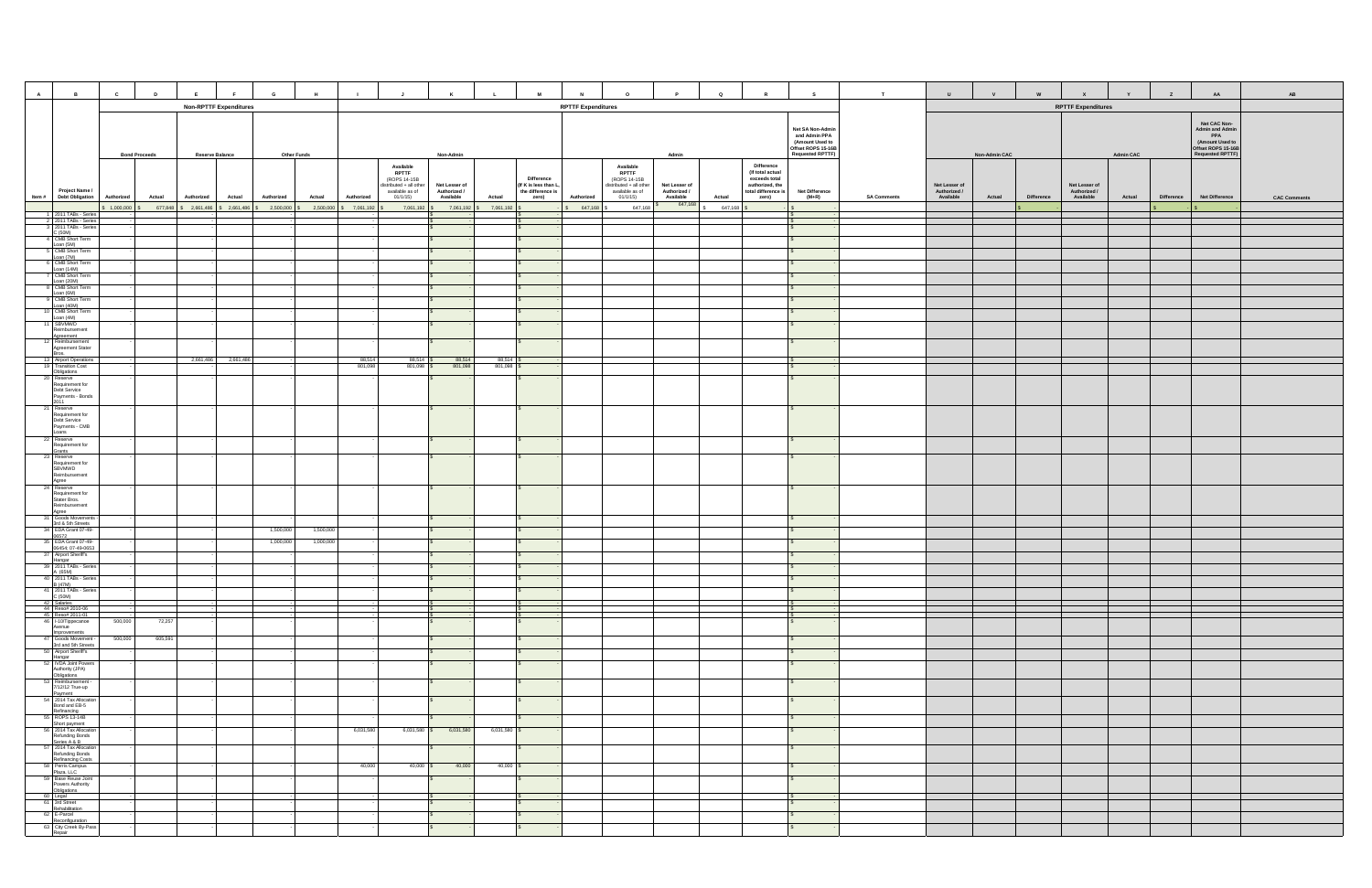| $\overline{A}$<br>$\mathbf{B}$                                                                                                                                                                                   | $\mathbf{c}$ | D<br>E                                                                                   |                               | $\mathbf{G}$  | H                  | $\blacksquare$ | <b>J</b>                                                                                | $\kappa$                      |                       | M                                                        | $\circ$<br>N                                                                            | P<br>$\mathbf Q$               | R                                                                                                | S                                                                                                     | T                  | $\mathbf{U}$                  | V                    | W          | $\mathbf{x}$                  | Y                | $\mathsf{z}$ | AA                                                                                                                | AB                  |
|------------------------------------------------------------------------------------------------------------------------------------------------------------------------------------------------------------------|--------------|------------------------------------------------------------------------------------------|-------------------------------|---------------|--------------------|----------------|-----------------------------------------------------------------------------------------|-------------------------------|-----------------------|----------------------------------------------------------|-----------------------------------------------------------------------------------------|--------------------------------|--------------------------------------------------------------------------------------------------|-------------------------------------------------------------------------------------------------------|--------------------|-------------------------------|----------------------|------------|-------------------------------|------------------|--------------|-------------------------------------------------------------------------------------------------------------------|---------------------|
|                                                                                                                                                                                                                  |              |                                                                                          | <b>Non-RPTTF Expenditures</b> |               |                    |                |                                                                                         |                               |                       |                                                          | <b>RPTTF Expenditures</b>                                                               |                                |                                                                                                  |                                                                                                       |                    |                               |                      |            | <b>RPTTF Expenditures</b>     |                  |              |                                                                                                                   |                     |
|                                                                                                                                                                                                                  |              | <b>Bond Proceeds</b>                                                                     | <b>Reserve Balance</b>        |               | <b>Other Funds</b> |                |                                                                                         | Non-Admin                     |                       |                                                          |                                                                                         | Admin                          |                                                                                                  | Net SA Non-Admir<br>and Admin PPA<br>(Amount Used to<br>Offset ROPS 15-16E<br><b>Requested RPTTF)</b> |                    |                               | <b>Non-Admin CAC</b> |            |                               | <b>Admin CAC</b> |              | Net CAC Non-<br><b>Admin and Admin</b><br><b>PPA</b><br>(Amount Used to<br>Offset ROPS 15-16B<br>Requested RPTTF) |                     |
| Project Name /<br>Item # Debt Obligation                                                                                                                                                                         |              | <b>Actual</b>                                                                            |                               | Authorized    |                    | Authorized     | Available<br><b>RPTTF</b><br>(ROPS 14-15B<br>distributed + all other<br>available as of | Net Lesser of<br>Authorized / |                       | Difference<br>(If K is less than L,<br>the difference is | Available<br><b>RPTTF</b><br>(ROPS 14-15B<br>distributed + all other<br>available as of | Net Lesser of<br>Authorized /  | <b>Difference</b><br>(If total actual<br>exceeds total<br>authorized, the<br>total difference is | <b>Net Difference</b>                                                                                 | <b>SA Comments</b> | Net Lesser of<br>Authorized / |                      | Difference | Net Lesser of<br>Authorized / |                  |              |                                                                                                                   |                     |
|                                                                                                                                                                                                                  | Authorized   | Authorized<br>$1,000,000$ \$ 677,848 \$ 2,661,486 \$ 2,661,486 \$ 2,500,000 \$ 2,500,000 |                               | <b>Actual</b> | Actual             | 7,061,192      | 01/1/15)<br>7,061,192 \$                                                                | Available<br>7,061,192        | Actual<br>\$7,061,192 | zero)                                                    | Authorized<br>01/1/15)<br>\$647,168<br>647,168                                          | Available<br>Actual<br>647,168 | zero)<br>647,168 \$                                                                              | $(M+R)$                                                                                               |                    | Available                     | Actual               |            | Available                     | Actual           | Difference   | <b>Net Difference</b>                                                                                             | <b>CAC Comments</b> |
| 64 Central Ave Storm                                                                                                                                                                                             |              |                                                                                          |                               |               |                    |                |                                                                                         |                               |                       |                                                          |                                                                                         |                                |                                                                                                  |                                                                                                       |                    |                               |                      |            |                               |                  |              |                                                                                                                   |                     |
| $\begin{array}{c}\n\text{Central.} \\ \hline\n\text{Big} \\ \hline\n\text{65} \text{ Find Repairs} \\ \hline\n\text{66} \text{Setting Avenue Box} \\ \hline\n\text{Culer} \\ \hline\n\text{viewer}\n\end{array}$ |              |                                                                                          |                               |               |                    |                |                                                                                         |                               |                       |                                                          |                                                                                         |                                |                                                                                                  |                                                                                                       |                    |                               |                      |            |                               |                  |              |                                                                                                                   |                     |
|                                                                                                                                                                                                                  |              |                                                                                          |                               |               |                    |                |                                                                                         |                               |                       |                                                          |                                                                                         |                                |                                                                                                  |                                                                                                       |                    |                               |                      |            |                               |                  |              |                                                                                                                   |                     |
| 67 Airport Layout Plan<br>Update                                                                                                                                                                                 |              |                                                                                          |                               |               |                    |                |                                                                                         |                               |                       |                                                          |                                                                                         |                                |                                                                                                  |                                                                                                       |                    |                               |                      |            |                               |                  |              |                                                                                                                   |                     |
| 68 3rd and 5th Street                                                                                                                                                                                            |              |                                                                                          |                               |               |                    |                |                                                                                         |                               |                       |                                                          |                                                                                         |                                |                                                                                                  |                                                                                                       |                    |                               |                      |            |                               |                  |              |                                                                                                                   |                     |
| Phase I - Victoria<br>Corridor                                                                                                                                                                                   |              |                                                                                          |                               |               |                    |                |                                                                                         |                               |                       |                                                          |                                                                                         |                                |                                                                                                  |                                                                                                       |                    |                               |                      |            |                               |                  |              |                                                                                                                   |                     |
| Rehabilitation<br>69 School District Pas                                                                                                                                                                         |              |                                                                                          |                               |               |                    | 50,000         | $50,000$ \$                                                                             | 50,000                        | $50,000$ \$           |                                                          |                                                                                         |                                |                                                                                                  |                                                                                                       |                    |                               |                      |            |                               |                  |              |                                                                                                                   |                     |
| Through Analysis                                                                                                                                                                                                 |              |                                                                                          |                               |               |                    |                |                                                                                         |                               |                       |                                                          |                                                                                         |                                |                                                                                                  |                                                                                                       |                    |                               |                      |            |                               |                  |              |                                                                                                                   |                     |
| 70 Reserve<br>Requirement for<br>Debt Service                                                                                                                                                                    |              |                                                                                          |                               |               |                    |                |                                                                                         |                               |                       |                                                          |                                                                                         |                                |                                                                                                  |                                                                                                       |                    |                               |                      |            |                               |                  |              |                                                                                                                   |                     |
| Payment - 2014<br><b>Bonds</b>                                                                                                                                                                                   |              |                                                                                          |                               |               |                    |                |                                                                                         |                               |                       |                                                          |                                                                                         |                                |                                                                                                  |                                                                                                       |                    |                               |                      |            |                               |                  |              |                                                                                                                   |                     |
| 71 Litigation Reserve                                                                                                                                                                                            |              |                                                                                          |                               |               |                    | 50,000         | $50,000$ \$                                                                             | 50,000                        | $50,000$ \$           |                                                          |                                                                                         |                                |                                                                                                  |                                                                                                       |                    |                               |                      |            |                               |                  |              |                                                                                                                   |                     |
|                                                                                                                                                                                                                  |              |                                                                                          |                               |               |                    |                |                                                                                         |                               |                       |                                                          |                                                                                         |                                |                                                                                                  |                                                                                                       |                    |                               |                      |            |                               |                  |              |                                                                                                                   |                     |
|                                                                                                                                                                                                                  |              |                                                                                          |                               |               |                    |                |                                                                                         |                               |                       |                                                          |                                                                                         |                                |                                                                                                  |                                                                                                       |                    |                               |                      |            |                               |                  |              |                                                                                                                   |                     |
|                                                                                                                                                                                                                  |              |                                                                                          |                               |               |                    |                |                                                                                         |                               |                       |                                                          |                                                                                         |                                |                                                                                                  |                                                                                                       |                    |                               |                      |            |                               |                  |              |                                                                                                                   |                     |
|                                                                                                                                                                                                                  |              |                                                                                          |                               |               |                    |                |                                                                                         |                               |                       |                                                          |                                                                                         |                                |                                                                                                  |                                                                                                       |                    |                               |                      |            |                               |                  |              |                                                                                                                   |                     |
|                                                                                                                                                                                                                  |              |                                                                                          |                               |               |                    |                |                                                                                         |                               |                       |                                                          |                                                                                         |                                |                                                                                                  |                                                                                                       |                    |                               |                      |            |                               |                  |              |                                                                                                                   |                     |
|                                                                                                                                                                                                                  |              |                                                                                          |                               |               |                    |                |                                                                                         |                               |                       |                                                          |                                                                                         |                                |                                                                                                  |                                                                                                       |                    |                               |                      |            |                               |                  |              |                                                                                                                   |                     |
|                                                                                                                                                                                                                  |              |                                                                                          |                               |               |                    |                |                                                                                         |                               |                       |                                                          |                                                                                         |                                |                                                                                                  |                                                                                                       |                    |                               |                      |            |                               |                  |              |                                                                                                                   |                     |
|                                                                                                                                                                                                                  |              |                                                                                          |                               |               |                    |                |                                                                                         |                               |                       |                                                          |                                                                                         |                                |                                                                                                  |                                                                                                       |                    |                               |                      |            |                               |                  |              |                                                                                                                   |                     |
|                                                                                                                                                                                                                  |              |                                                                                          |                               |               |                    |                |                                                                                         |                               |                       |                                                          |                                                                                         |                                |                                                                                                  |                                                                                                       |                    |                               |                      |            |                               |                  |              |                                                                                                                   |                     |
|                                                                                                                                                                                                                  |              |                                                                                          |                               |               |                    |                |                                                                                         |                               |                       |                                                          |                                                                                         |                                |                                                                                                  |                                                                                                       |                    |                               |                      |            |                               |                  |              |                                                                                                                   |                     |
|                                                                                                                                                                                                                  |              |                                                                                          |                               |               |                    |                |                                                                                         |                               |                       |                                                          |                                                                                         |                                |                                                                                                  |                                                                                                       |                    |                               |                      |            |                               |                  |              |                                                                                                                   |                     |
|                                                                                                                                                                                                                  |              |                                                                                          |                               |               |                    |                |                                                                                         |                               |                       |                                                          |                                                                                         |                                |                                                                                                  |                                                                                                       |                    |                               |                      |            |                               |                  |              |                                                                                                                   |                     |
|                                                                                                                                                                                                                  |              |                                                                                          |                               |               |                    |                |                                                                                         |                               |                       |                                                          |                                                                                         |                                |                                                                                                  |                                                                                                       |                    |                               |                      |            |                               |                  |              |                                                                                                                   |                     |
|                                                                                                                                                                                                                  |              |                                                                                          |                               |               |                    |                |                                                                                         |                               |                       |                                                          |                                                                                         |                                |                                                                                                  |                                                                                                       |                    |                               |                      |            |                               |                  |              |                                                                                                                   |                     |
|                                                                                                                                                                                                                  |              |                                                                                          |                               |               |                    |                |                                                                                         |                               |                       |                                                          |                                                                                         |                                |                                                                                                  |                                                                                                       |                    |                               |                      |            |                               |                  |              |                                                                                                                   |                     |
|                                                                                                                                                                                                                  |              |                                                                                          |                               |               |                    |                |                                                                                         |                               |                       |                                                          |                                                                                         |                                |                                                                                                  |                                                                                                       |                    |                               |                      |            |                               |                  |              |                                                                                                                   |                     |
|                                                                                                                                                                                                                  |              |                                                                                          |                               |               |                    |                |                                                                                         |                               |                       |                                                          |                                                                                         |                                |                                                                                                  |                                                                                                       |                    |                               |                      |            |                               |                  |              |                                                                                                                   |                     |
|                                                                                                                                                                                                                  |              |                                                                                          |                               |               |                    |                |                                                                                         |                               |                       |                                                          |                                                                                         |                                |                                                                                                  |                                                                                                       |                    |                               |                      |            |                               |                  |              |                                                                                                                   |                     |
|                                                                                                                                                                                                                  |              |                                                                                          |                               |               |                    |                |                                                                                         |                               |                       |                                                          |                                                                                         |                                |                                                                                                  |                                                                                                       |                    |                               |                      |            |                               |                  |              |                                                                                                                   |                     |
|                                                                                                                                                                                                                  |              |                                                                                          |                               |               |                    |                |                                                                                         |                               |                       |                                                          |                                                                                         |                                |                                                                                                  |                                                                                                       |                    |                               |                      |            |                               |                  |              |                                                                                                                   |                     |
|                                                                                                                                                                                                                  |              |                                                                                          |                               |               |                    |                |                                                                                         |                               |                       |                                                          |                                                                                         |                                |                                                                                                  |                                                                                                       |                    |                               |                      |            |                               |                  |              |                                                                                                                   |                     |
|                                                                                                                                                                                                                  |              |                                                                                          |                               |               |                    |                |                                                                                         |                               |                       |                                                          |                                                                                         |                                |                                                                                                  |                                                                                                       |                    |                               |                      |            |                               |                  |              |                                                                                                                   |                     |
|                                                                                                                                                                                                                  |              |                                                                                          |                               |               |                    |                |                                                                                         |                               |                       |                                                          |                                                                                         |                                |                                                                                                  |                                                                                                       |                    |                               |                      |            |                               |                  |              |                                                                                                                   |                     |
|                                                                                                                                                                                                                  |              |                                                                                          |                               |               |                    |                |                                                                                         |                               |                       |                                                          |                                                                                         |                                |                                                                                                  |                                                                                                       |                    |                               |                      |            |                               |                  |              |                                                                                                                   |                     |
|                                                                                                                                                                                                                  |              |                                                                                          |                               |               |                    |                |                                                                                         |                               |                       |                                                          |                                                                                         |                                |                                                                                                  |                                                                                                       |                    |                               |                      |            |                               |                  |              |                                                                                                                   |                     |
|                                                                                                                                                                                                                  |              |                                                                                          |                               |               |                    |                |                                                                                         |                               |                       |                                                          |                                                                                         |                                |                                                                                                  |                                                                                                       |                    |                               |                      |            |                               |                  |              |                                                                                                                   |                     |
|                                                                                                                                                                                                                  |              |                                                                                          |                               |               |                    |                |                                                                                         |                               |                       |                                                          |                                                                                         |                                |                                                                                                  |                                                                                                       |                    |                               |                      |            |                               |                  |              |                                                                                                                   |                     |
|                                                                                                                                                                                                                  |              |                                                                                          |                               |               |                    |                |                                                                                         |                               |                       |                                                          |                                                                                         |                                |                                                                                                  |                                                                                                       |                    |                               |                      |            |                               |                  |              |                                                                                                                   |                     |
|                                                                                                                                                                                                                  |              |                                                                                          |                               |               |                    |                |                                                                                         |                               |                       |                                                          |                                                                                         |                                |                                                                                                  |                                                                                                       |                    |                               |                      |            |                               |                  |              |                                                                                                                   |                     |
|                                                                                                                                                                                                                  |              |                                                                                          |                               |               |                    |                |                                                                                         |                               |                       |                                                          |                                                                                         |                                |                                                                                                  |                                                                                                       |                    |                               |                      |            |                               |                  |              |                                                                                                                   |                     |
|                                                                                                                                                                                                                  |              |                                                                                          |                               |               |                    |                |                                                                                         |                               |                       |                                                          |                                                                                         |                                |                                                                                                  |                                                                                                       |                    |                               |                      |            |                               |                  |              |                                                                                                                   |                     |
|                                                                                                                                                                                                                  |              |                                                                                          |                               |               |                    |                |                                                                                         |                               |                       |                                                          |                                                                                         |                                |                                                                                                  |                                                                                                       |                    |                               |                      |            |                               |                  |              |                                                                                                                   |                     |
|                                                                                                                                                                                                                  |              |                                                                                          |                               |               |                    |                |                                                                                         |                               |                       |                                                          |                                                                                         |                                |                                                                                                  |                                                                                                       |                    |                               |                      |            |                               |                  |              |                                                                                                                   |                     |
|                                                                                                                                                                                                                  |              |                                                                                          |                               |               |                    |                |                                                                                         |                               |                       |                                                          |                                                                                         |                                |                                                                                                  |                                                                                                       |                    |                               |                      |            |                               |                  |              |                                                                                                                   |                     |
|                                                                                                                                                                                                                  |              |                                                                                          |                               |               |                    |                |                                                                                         |                               |                       |                                                          |                                                                                         |                                |                                                                                                  |                                                                                                       |                    |                               |                      |            |                               |                  |              |                                                                                                                   |                     |
|                                                                                                                                                                                                                  |              |                                                                                          |                               |               |                    |                |                                                                                         |                               |                       |                                                          |                                                                                         |                                |                                                                                                  |                                                                                                       |                    |                               |                      |            |                               |                  |              |                                                                                                                   |                     |
|                                                                                                                                                                                                                  |              |                                                                                          |                               |               |                    |                |                                                                                         |                               |                       |                                                          |                                                                                         |                                |                                                                                                  |                                                                                                       |                    |                               |                      |            |                               |                  |              |                                                                                                                   |                     |
|                                                                                                                                                                                                                  |              |                                                                                          |                               |               |                    |                |                                                                                         |                               |                       |                                                          |                                                                                         |                                |                                                                                                  |                                                                                                       |                    |                               |                      |            |                               |                  |              |                                                                                                                   |                     |
|                                                                                                                                                                                                                  |              |                                                                                          |                               |               |                    |                |                                                                                         |                               |                       |                                                          |                                                                                         |                                |                                                                                                  |                                                                                                       |                    |                               |                      |            |                               |                  |              |                                                                                                                   |                     |
|                                                                                                                                                                                                                  |              |                                                                                          |                               |               |                    |                |                                                                                         |                               |                       |                                                          |                                                                                         |                                |                                                                                                  |                                                                                                       |                    |                               |                      |            |                               |                  |              |                                                                                                                   |                     |
|                                                                                                                                                                                                                  |              |                                                                                          |                               |               |                    |                |                                                                                         |                               |                       |                                                          |                                                                                         |                                |                                                                                                  |                                                                                                       |                    |                               |                      |            |                               |                  |              |                                                                                                                   |                     |
|                                                                                                                                                                                                                  |              |                                                                                          |                               |               |                    |                |                                                                                         |                               |                       |                                                          |                                                                                         |                                |                                                                                                  |                                                                                                       |                    |                               |                      |            |                               |                  |              |                                                                                                                   |                     |
|                                                                                                                                                                                                                  |              |                                                                                          |                               |               |                    |                |                                                                                         |                               |                       |                                                          |                                                                                         |                                |                                                                                                  |                                                                                                       |                    |                               |                      |            |                               |                  |              |                                                                                                                   |                     |
|                                                                                                                                                                                                                  |              |                                                                                          |                               |               |                    |                |                                                                                         |                               |                       |                                                          |                                                                                         |                                |                                                                                                  |                                                                                                       |                    |                               |                      |            |                               |                  |              |                                                                                                                   |                     |
|                                                                                                                                                                                                                  |              |                                                                                          |                               |               |                    |                |                                                                                         |                               |                       |                                                          |                                                                                         |                                |                                                                                                  |                                                                                                       |                    |                               |                      |            |                               |                  |              |                                                                                                                   |                     |
|                                                                                                                                                                                                                  |              |                                                                                          |                               |               |                    |                |                                                                                         |                               |                       |                                                          |                                                                                         |                                |                                                                                                  |                                                                                                       |                    |                               |                      |            |                               |                  |              |                                                                                                                   |                     |